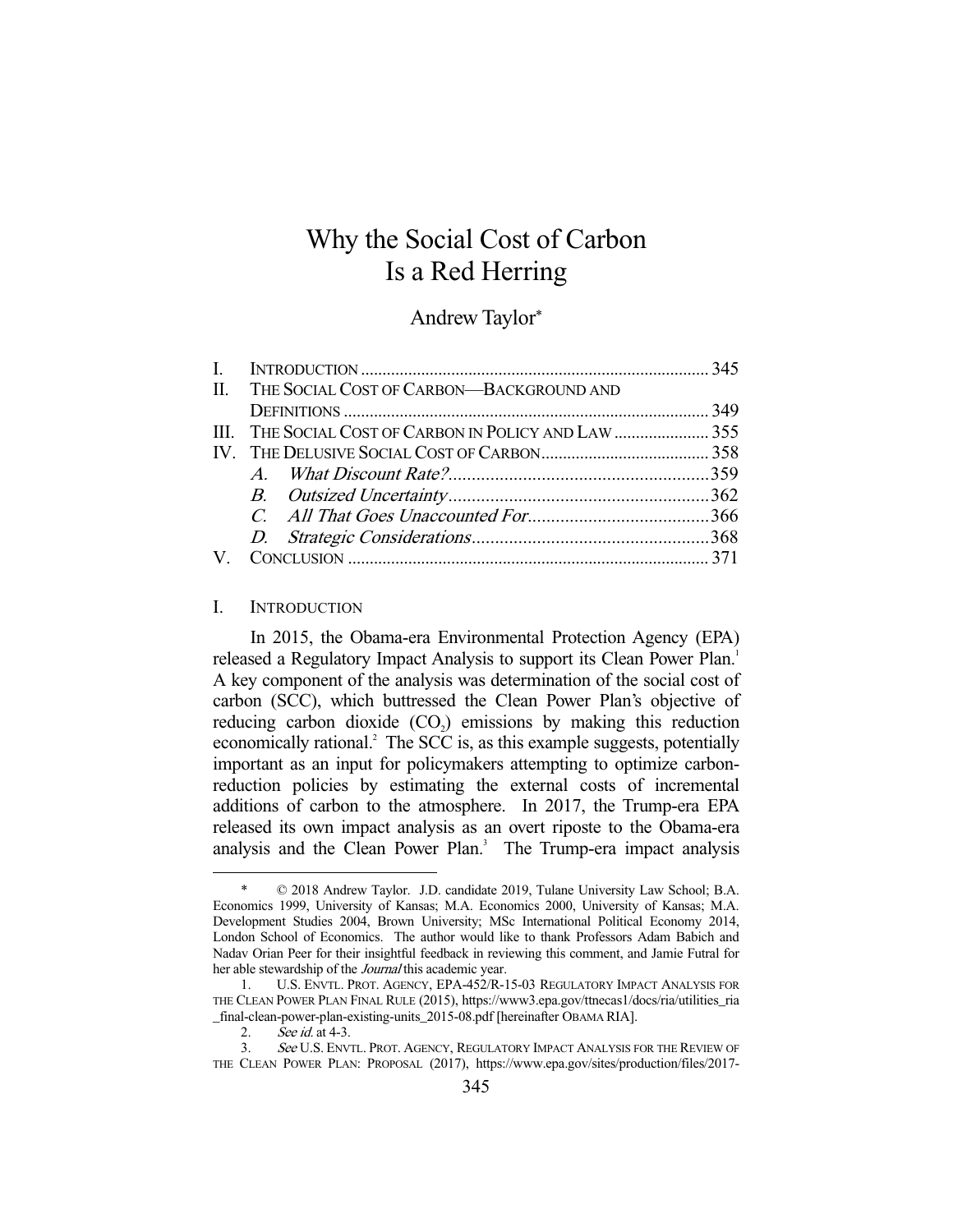reviewed the previous one and its estimation of the SCC, including "a modest reworking of the 2015 CPP RIA [Clean Power Plan Regulatory Impact Analysis] to increase transparency and illuminate the uncertainties associated with assessing benefits and costs of the CPP."4 This "modest reworking" relegated detailed discussion of the SCC to an appendix and emphasized the uncertainty involved with calculating the  $SCC<sub>2</sub>$ <sup>5</sup>

 The Obama-era analysis had noted extensive potential damages from excess concentration of greenhouse gases, including increased heat waves, reduced water supplies, rising sea levels, and changes in ecosystems.<sup>6</sup> The SCC estimates contained therein attempted to quantify these damages, to specify a cost per ton of emissions associated with such varied and long-term damages to human society and the natural world.<sup>7</sup> They were based upon years of development by the scientific community, including development from a U.S. government interagency working group.<sup>8</sup> All of that input data yielded four working SCC estimates under different scenarios: \$12, \$40, \$60, and \$120 per short ton of  $CO<sub>2</sub>$  emissions for the year 2020 in 2011 dollars.<sup>9</sup> The variation in the first three estimates was a result of differing discount rates—5%, 3%, and 2.5%, respectively, with the fourth, and highest estimate a result of taking the ninety-fifth-percentile distribution (i.e., a "tail risk" scenario) at a  $3\%$  discount rate.<sup>10</sup>

 The Trump-era SCC estimates employed discount rates of 3% and 7%, thus using the Obama EPA's mid-range discount rate as the lowest rate and introducing the highest discount rate yet employed in the impact analyses.<sup>11</sup> Importantly, the Trump-era SCC estimates focused only on

4. TRUMP RIA, supra note 3, at 1.<br>5.  $Id$  at 162-69.

<sup>10/</sup>documents/ria\_proposed-cpp-repeal\_2017-10.pdf [hereinafter TRUMP RIA]; see also Exec. Order No. 13,783, 82 Fed. Reg. 50,580 (Mar. 28, 2017).

Id. at 162-69.

 <sup>6.</sup> OBAMA RIA, supra note 1, at 4-2.

<sup>7.</sup> *Id.* at 4-3 to 4-7.

<sup>8.</sup> See, e.g., INTERAGENCY WORKING GRP. ON SOC. COST OF GREENHOUSES GASES, TECHNICAL SUPPORT DOCUMENT: TECHNICAL UPDATE OF THE SOCIAL COST OF CARBON FOR REGULATORY IMPACT ANALYSIS—UNDER EXECUTIVE ORDER 12866 1 (2016), https://www.epa. gov/sites/production/files/2016-12/documents/sc\_co2\_tsd\_august\_2016.pdf [hereinafter IWG]. The interagency working group included scientists, economists, and policymakers from a wide range of federal agencies.

<sup>9.</sup> OBAMA RIA, *supra* note 1, at 4-7.

<sup>10.</sup> *Id.* A tail-risk scenario means, as is the case generally when discussing statistical distributions, inclusion of improbable outcomes on the tails (here, beginning at the ninety-fifth percentile) of such distributions. Here, this would mean biophysical outcomes of supposed unlikely occurrence but tremendous impact—i.e., catastrophes. See id. at 4-6 to 4-7.

<sup>11.</sup> TRUMP RIA, *supra* note 3, at 162; see also OBAMA RIA, supra note 1, at 4-7.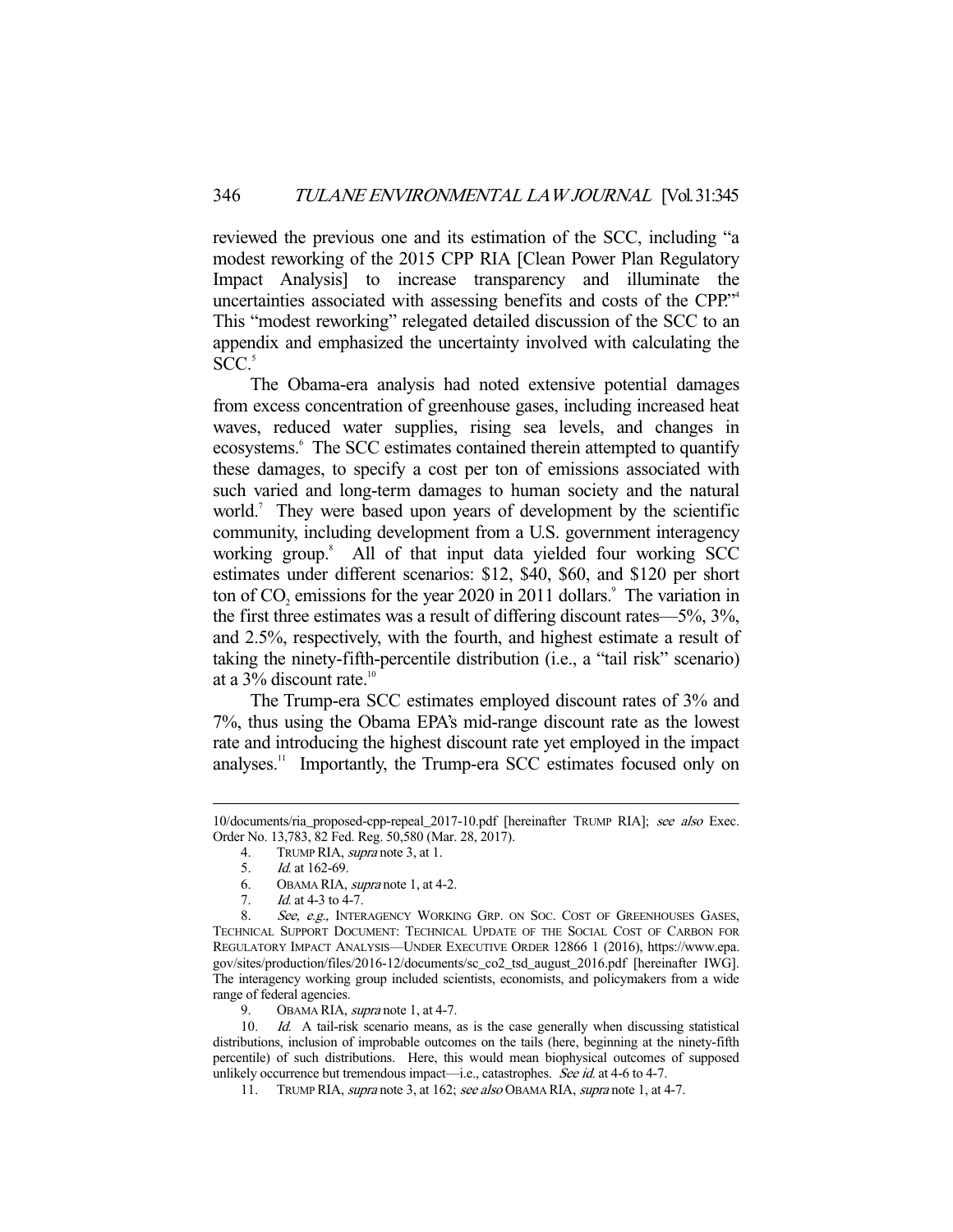the domestic SCC, presenting the model-based U.S. share of the global SCC at 10%.<sup>12</sup> These two alterations in the Trump-era SCC estimates changing the discount schedule and considering only the domestic SCC—were overwhelmingly responsible for a dramatic reduction in the SCC estimates: \$6 per metric ton in 2020 (also in 2011 dollars) at the 3% discount rate, and just \$1 at the  $7\%$  rate.<sup>13</sup> The conversion factor for metric ton to short ton is approximately 0.91, such that these estimates were actually about 9% lower when compared to the Obama-era estimates on an apples-to-apples basis. $14$  Further, the Trump-era impact analysis neglected to generate a tail-risk estimate.<sup>15</sup>

 Thus, in the span of just two years, the same government agency, utilizing the "best available science,"16 put forth estimates for the same metric that had changed by so many orders of magnitude as to be farcical. This was the case even though the Trump and Obama analyses utilized the same underlying models.<sup>17</sup> Generally, the Trump-era RIA struck an entirely different timbre from that of the Obama-era RIA; its overall thrust was to discredit the CPP by emphasizing the benefits of decreased compliance costs and limited foregone benefits realized by repealing the CPP.<sup>18</sup> The Trump-era analysis evinced the intent of an administration clearly bent on discrediting climate science and indulging the fossil fuel industry—this should surprise no one.<sup>19</sup> What, however, did it reveal about the SCC? It can reasonably be argued that the Trump analysis revealed nothing about the SCC: because the Trump administration is so overtly committed to discrediting climate science and indulging the fossil fuel industry, its development of low SCC estimates might be decried simply as "bad science" performed by unqualified and/or compromised policy advisors. $20$ 

-

19. See, e.g., Oliver Milman & Dominic Rushe, Emails Reveal Close Ties Between EPA Boss Scott Pruitt and Fossil Fuel Interests, WIRED (Feb. 22, 2017, 6:34 PM), https://www. wired.com/2017/02/emails-reveal-close-ties-epa-boss-scott-pruitt-fossil-fuel-interests/.

20. See, e.g., Union of Concerned Scientists v. Pruitt, No. 1:18CV10129, 2018 WL 527888, at \*1, \*1-4 (D. Mass. Jan. 23, 2018) (a complaint alleging that, in essence, EPA Administrator Pruitt purged eminent scientists from advisory councils in favor of industryfriendly scientists so as to compromise the agency's scientific integrity); see also Peter Fairley, States Are Using Social Cost of Carbon in Energy Decisions, Despite Trump's Opposition, INSIDE CLIMATE NEWS (Aug. 14, 2017), https://insideclimatenews.org/news/11082017/statesclimate-change-policy-calculate-social-cost-carbon (describing state actions based upon an SCC

<sup>12.</sup> TRUMP RIA, *supra* note 3, at 162.

<sup>13.</sup> *Id.* at 44.

 <sup>14.</sup> See id.

 <sup>15.</sup> See id.

 <sup>16.</sup> Id. at 45.

<sup>17.</sup> *Id.* at 162.

<sup>18.</sup> See, e.g., id. at 3-15.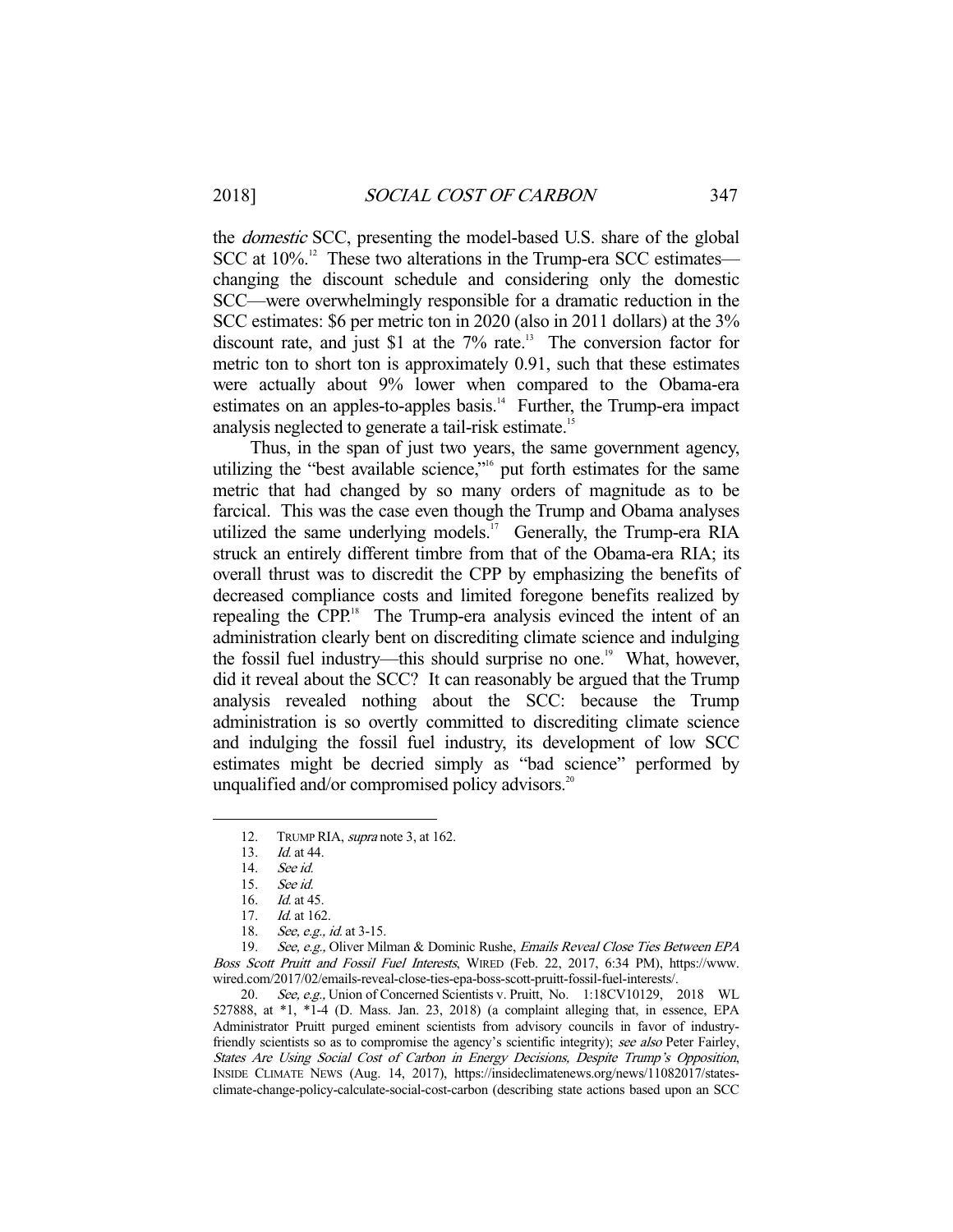However, this Comment will argue that the SCC is essentially a distraction with regard to climate issues. What this means, with "SCC" here acting as a proxy for the precise SCC estimates that have been derived by scientific-economic models, is that such models can tell us especially those of us who are holistically concerned about climate change—very little or nothing about many things that are of critical importance in this regard. By framing massively complex biophysical phenomena in standard economic terms and creating an illusion of precision, SCC estimates generally act as a red herring for those concerned with effective climate action. This Comment will posit that there certainly is a SCC—that is, that carbon emissions clearly do generate negative externalities—but that attempting to pinpoint the SCC is largely an exercise in futility.

 For example, while the aforementioned Trump-era SCC estimates may appear absurd—and quite possibly offensive to those distressed by climate change and overall environmental degradation—they are not wrong in an objective sense. Instead, they reflect model output in response to changed inputs (discount rates and regional share), which themselves reflect philosophical preferences. In aggregate, the SCC estimates developed by the interagency working group and others represent a strange marriage of conventional economic-financial logic, arbitrary economic-financial logic, massively expansive biophysical phenomena, preference, and uncertainty management utilized to create a digestible input—a dollar amount—for use in the dominant cost-benefit analysis (CBA) framework. Unsurprisingly, such an approach fails to account for the many aspects of life for which markets do not exist or are inadequate. Further, because climate change has the potential for catastrophic damages, which the models cannot tell us much at all about and which can dominate  $SCC$  estimates, $2<sup>1</sup>$  we are talking about modeling a special kind of uncertainty: that which is capable of substantially altering nearly all life as we know it. This is not like modelling, for example, the fair value of a corporation or the intergenerational gross domestic product of a country given varying macroeconomic inputs—the downside risk here is conceivably apocalyptic in a literal and global sense. A catastrophic outcome in this arena cannot be readily assuaged

of \$40+ per ton, and thus in line with the Obama-era estimates, and in disregard of the Trump-era estimates).

 <sup>21.</sup> Consider in this regard the Obama-era SCC estimates, which included a tail-risk calculation: that estimate, at a 3% discount rate, was \$120 per ton—three times the amount of the non-tail-risk 3% estimate and still likely a conservative estimate. See OBAMA RIA, supra note 1, at 4-6 to 4-7.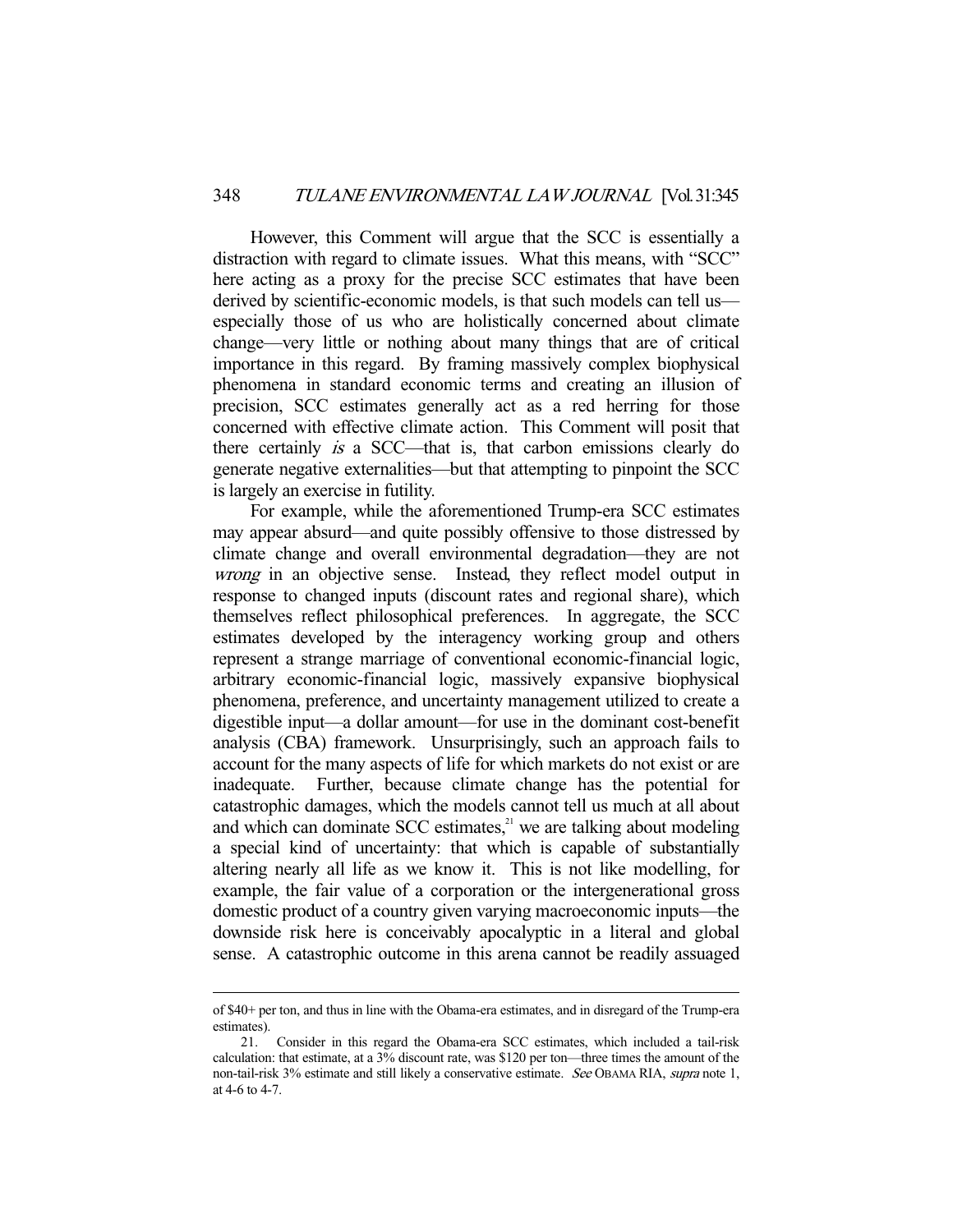through, for example, accommodative monetary policy or filing for bankruptcy.

 This Comment, which will explicate these concerns and assertions, is organized accordingly: Part II will provide a necessary background of the history and terminology involved with advanced SCC work; Part III will discuss some of the ways in which SCC estimates have found their way into policy and law; Part IV will delineate specific ways in which SCC estimates can be illusory or distracting with regard to more effective climate policy; and Part V, the conclusion, will suggest a more aggressive, broad-based approach for climate change policy.

#### II. THE SOCIAL COST OF CARBON—BACKGROUND AND DEFINITIONS

 The SCC refers to the long-term economic damage inflicted by one ton of carbon dioxide  $CO_2$  emissions in a given year.<sup>22</sup> Taken literally, SCC thus refers only to damages, or costs—specifically, marginal costs—although the term is loaded with a great deal more. As the aforementioned volte-face in EPA policy suggests, SCC analysis can be politicized.23 Further, to have much meaning in any robust, policyoriented context, the SCC needs to be weighed against the benefits of CO<sub>2</sub> emissions so as to enable CBA.

 Contemporary thought on SCC has its most proximate roots in William D. Nordhaus's seminal research on the economics of the greenhouse effect.<sup>24</sup> Nordhaus, a longtime Professor of Economics at Yale, was a pioneer in taking an established economics approach and applying it to the issue of greenhouse gases and climate change.<sup>25</sup> That approach was basic optimization through the plotting of marginal cost and benefit (i.e., abatement of damages from greenhouse emissions) curves, with the marginal benefit curve appearing as an oddly squiggled line because "we know little about the shape of the damage function."<sup>26</sup> These curves were merely illustrative, and, as is standard in economics frameworks, were underpinned by a series of equations and reliance on

<sup>22.</sup> See, e.g., The Social Cost of Carbon, U.S. ENVTL. PROTECTION AGENCY, https://19 january2017snapshot.epa.gov/climatechange/social-cost-carbon\_.html (last visited Apr. 3, 2018).

<sup>23.</sup> See, e.g., Transparency and Honesty in Energy Regulations Act of 2016, H.R. 5668, 114th Congress (2016) (a West Virginia Republican sponsoring legislation that would "prohibit the Secretary of Energy and the Administrator of the Environmental Protection Agency from taking the social cost of carbon or the social cost of methane into account when taking any action, and for other purposes").

 <sup>24.</sup> See William D. Nordhaus, To Slow or Not to Slow: The Economics of the Greenhouse Effect, 101 ECON. J. 920 passim (1991).

 <sup>25.</sup> See id.

 <sup>26.</sup> Id. at 923.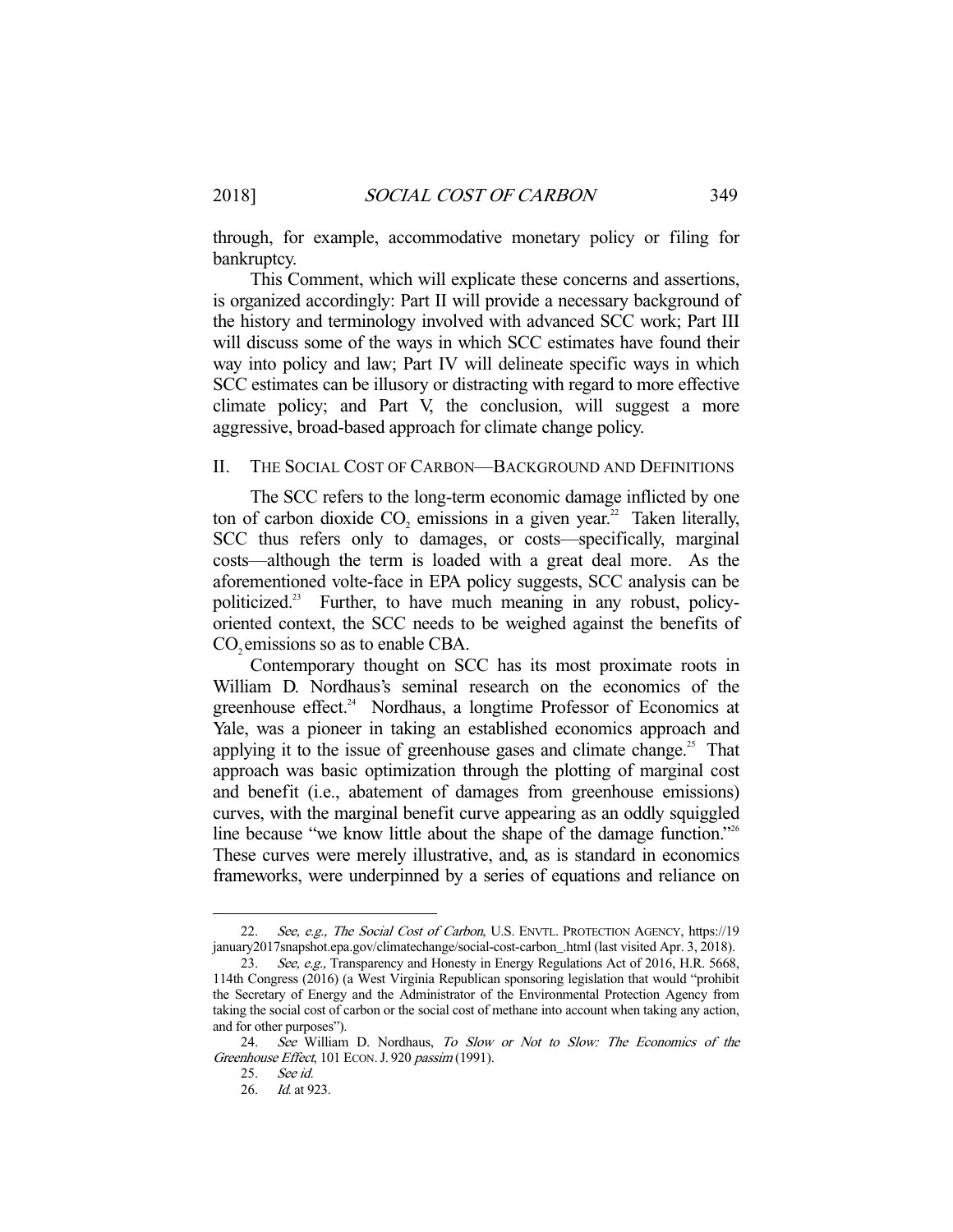key assumptions—e.g., increasing marginal cost of abatement—to arrive at a workable equilibrium solution.<sup>27</sup> Nordhaus's work invited responses by others who were also interested in placing global environmental issues in macroeconomic frameworks.<sup>28</sup> For example, Robert Ayres and Jörg Walter, who possessed meaningfully different academic backgrounds from that of Nordhaus, reviewed and critiqued various aspects of Nordhaus's cost estimates of climate change upon the U.S. economy.<sup>29</sup> After discussing a wide range of effects and costs—e.g., land loss and price changes related to sea-level rise, a concomitant increase in refugees, and changes in flora—they considered to be inadequately estimated by Nordhaus, Ayres and Walter confirmed their suspicion that potential losses from climate change "greatly" exceeded those calculated by Nordhaus.<sup>30</sup>

 Generally, SCC analysis can be divided into two approaches: marginal cost (damages) and CBA.<sup>31</sup> While marginal cost and CBA can be called alternative approaches, they are not mutually exclusive but rather different ways of presenting and considering data. Specifically, CBA analysis may incorporate a marginal cost curve, with the optimal emissions level at any given time being that at which the marginal cost of abatement equals the marginal benefit of abatement. $32$  The marginal cost approach may be defined as an attempt to calculate the reduction in future damage levels resulting from a given increase in abatement at an earlier point in time.<sup>33</sup> Thus, a marginal cost approach when defined in this way is concerned with the intertemporal elasticity of the marginal cost curve, and hence coincides with the basic definition of SCC given above—that is, how much a given increase in emissions today harms global society across the future.

 Much recent work on SCC has focused on refining empirical models that seek to determine the  $SCC<sup>34</sup>$  Virtually all SCC estimates have been derived from one of, or a combination of, three integrated

<sup>27.</sup> *Id.* at 924-27.

<sup>28.</sup> See, e.g., Robert U. Ayres & Jörg Walter, The Greenhouse Effect: Damages, Costs and Abatement, 1 ENVTL. & RESOURCE ECON. 937 passim (1991).

<sup>29.</sup> Id. at 241-47 (specifically responding to Nordhaus assumptions and estimates in a 1989 workshop paper and a 1990 book chapter).

 <sup>30.</sup> Id. at 247.

<sup>31.</sup> Richard Clarkson & Kathryn Deyes, *Estimating the Social Cost of Carbon Emissions* 5 (Gov't Econ. Serv. Working Paper 140, Jan. 2002), http://www.civil.uwaterloo.ca/maknight/ courses/CIVE240-05/week3/carbon%20social%20cost.pdf.

 <sup>32.</sup> Id. at 7.

 <sup>33.</sup> Id. at 10.

 <sup>34.</sup> Matthew J. Kotchen, Which Social Cost of Carbon? A Theoretical Perspective 2 (Nat'l Bureau of Econ. Research, Working Paper No. 22246, 2016).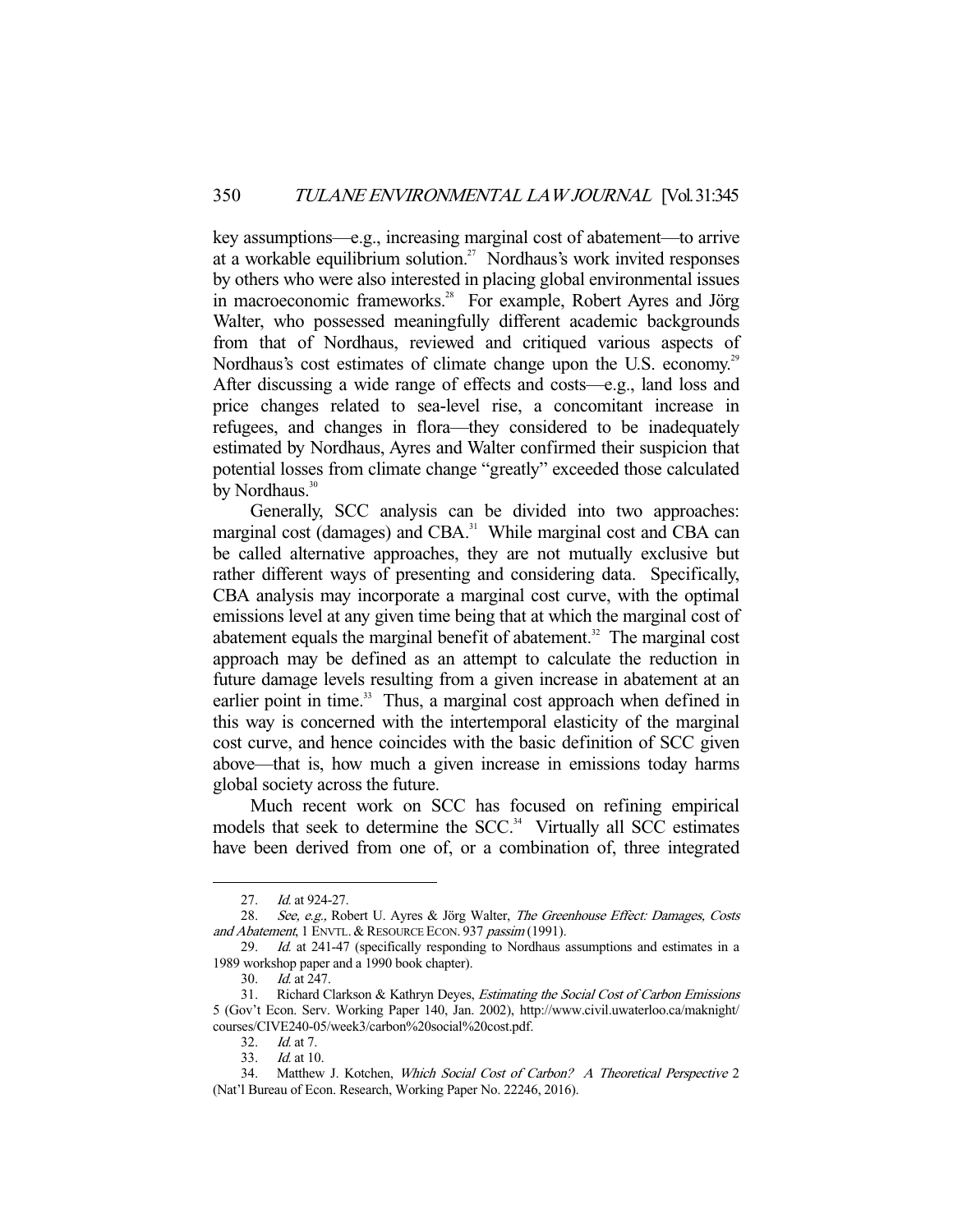assessment models (IAMs).<sup>35</sup> Notably, Nordhaus has continued to work on SCC models: for example, in 2011 he published SCC estimates based on the RICE-2011 model, $36$  and in 2014 he published SCC estimates based on the DICE-2013R model.<sup>37</sup> Examining such models at a broad level allows for a greater feel for what actually goes into them, without wading deeply into the details. Nordhaus built models based on established economic growth theory and analogized the capital investments in the standard framework to climate investments for SCC purposes.38 It included a division of the world into twelve regions (RICE is the regionalized version of the DICE model); a social welfare function increasing in the per capita consumption of each generation, with diminishing marginal utility of consumption; an assumption of market equilibrium; calculation of damages relative to major economic sectors, sea-level rise, human health, nonmarket damages, and the possibility of catastrophes; and consideration of equity weightings, which weight damages to the poor more heavily than those to the rich. $39$  The model was run across a range of discount rates, with a 2005 U.S. base rate of 4.1%.<sup>40</sup> That model yielded a 2015 SCC of \$44 (in 2005 U.S.-dollar international prices) per ton of carbon, or \$12 per ton of  $CO<sub>2</sub>$ ; the inclusion of uncertainty increased the expected value of SCC by approximately 8%, while the inclusion of equity weighting generally reduced the SCC.<sup>41</sup>

 The DICE-2013R model, also pricing in 2005 U.S.-dollar international prices, yielded a SCC estimate of \$18.60 per ton of  $CO<sub>2</sub>$  for  $2015 - 55\%$  higher than the RICE-2011 estimate.<sup>42</sup> The DICE-2013R model entailed numerous input changes and revisions, including the assumption of sustained total factor productivity growth, a less-rapid decline of de-carbonization in multiple areas of the world, and a 25% addition to the damages function to monetize impacts such as loss of

 <sup>35.</sup> William D. Nordhaus, Estimates of the Social Cost of Carbon: Concepts and Results from the DICE-2013R Model and Alternative Approaches, 1 J. ASS'N ENVTL. & RESOURCE ECONOMISTS 273, 291 (2014).

<sup>36.</sup> William D. Nordhaus, *Estimates of the Social Cost of Carbon: Background and* Results from the RICE-2011 Model (Cowles Found. for Research in Econ., Yale Univ., Discussion Paper No. 1826, 2011).

 <sup>37.</sup> Nordhaus, supra note 35.

 <sup>38.</sup> Nordhaus, supra note 36, at 3.

 <sup>39.</sup> Id. at 3-4, 7, 10.

<sup>40.</sup> *Id.* at 34 (these discount rates are calculated as the real after-tax rate on consumption,

by region—i.e., as a real interest rate).

 <sup>41.</sup> Id. at 1.

<sup>42.</sup> Nordhaus, *supra* note 35, at 273.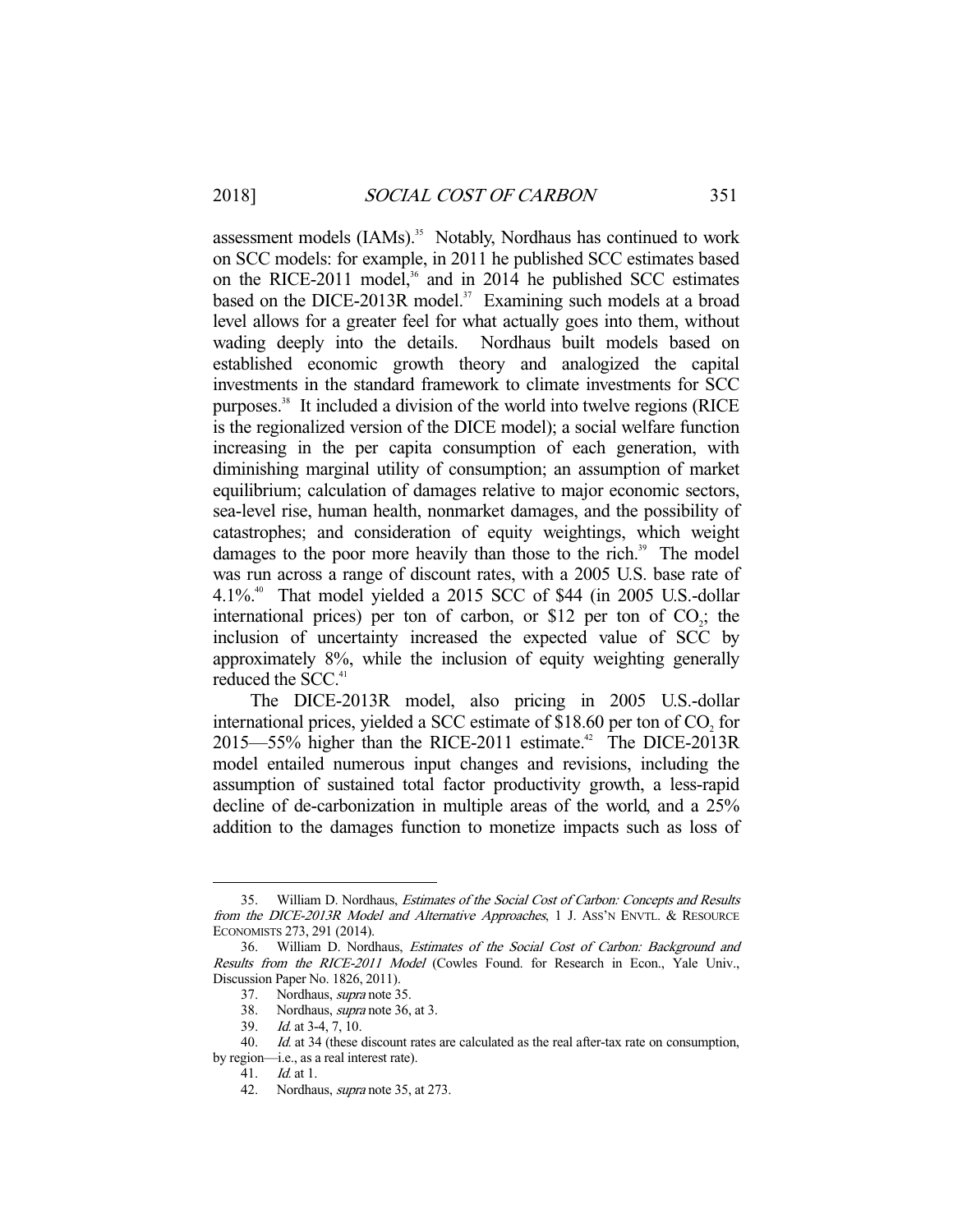biodiversity and ocean acidification.<sup>43</sup> Like the RICE model, the DICE model was run across a range of discount rates, including "base," "low," and "*Stern Review*" runs; as stated, the determination of discount rate(s) can, and did, have a significant impact on the  $SCC<sup>44</sup>$ . The Nordhaus models are not just of academic interest: the aforementioned Interagency Working Group (IWG) utilized the DICE model to help develop its SCC estimates in support of the CPP.<sup>45</sup> The DICE model was likewise used in the Trump-era RIA, with the RICE model's regional breakdown utilized to establish the  $10\%$  U.S. share of global SCC.<sup>46</sup>

 The two other major IAMs are the Policy Analysis of the Greenhouse Effect (PAGE) and Climate Framework for Uncertainty, Negotiation, and Distribution (FUND) models.<sup>47</sup> Along with Nordhaus's DICE, the IWG utilized PAGE and FUND in an attempt to draw combined insights from the three leading IAMs.<sup>48</sup> The PAGE model, developed by Chris Hope, a Cambridge energy and climate specialist, has also been used by European policymakers considering the SCC.<sup>49</sup> Importantly, PAGE is far more concerned than DICE with environmental-climatic nuances, inventories, and effects, including "tipping points."50 When the IWG published an early SCC estimate in 2010—which, as mentioned, included combined input from DICE, PAGE, and FUND—it was significantly lower than a PAGE-only estimate, in meaningful part because of higher discount rates and lack of equity weighting. $51$ 

 FUND was initially developed by Richard Tol, a Dutch-British specialist in environmental economics. $52$  Like PAGE, and unlike DICE, which is utility-based, FUND is output-based, meaning that it is

 <sup>43.</sup> Id. at 278-79.

<sup>44.</sup> Id. at 284, 287-88; Nordhaus, *supra* note 36, at 34.

<sup>45.</sup> IWG, *supra* note 8, at 3; OBAMA RIA, *supra* note 1, at 4-3.

<sup>46.</sup> TRUMP RIA, *supra* note 3, at 162.

 <sup>47.</sup> Nordhaus, supra note 35, at 291; see also Laurie T. Johnson & Chris Hope, The Social Cost of Carbon in U.S. Regulatory Impact Analyses: An Introduction and Critique, 2 J. ENVTL. STUD. & SCI. 205, 207 (2012).

<sup>48.</sup> OBAMA RIA, *supra* note 1, at 4-4.

 <sup>49.</sup> Johnson & Hope, supra note 47, at 207-08.

 <sup>50.</sup> See Nordhaus, supra note 35, at 292; Johnson & Hope, supra note 47, at 207 n.4. A tipping point in this context is, generally, some threshold level of temperature increase—for example, the oft-cited 2°C level determined through various international negotiations—beyond which numerous ecological systems will be so altered as to constitute a sort of chaotic statechange. See, e.g., Casey Ivanovich, Everything You Need to Know About Climate Tipping Points, ENVTL. DEF. FUND (Nov. 1, 2017), http://blogs.edf.org/climate411/2017/11/01/everything -you-need-to-know-about-climate-tipping-points/.

 <sup>51.</sup> Johnson & Hope, supra note 47, at 205-06.

<sup>52.</sup> See FUND—CLIMATE FRAMEWORK FOR UNCERTAINTY, NEGOT. & DISTRIBUTION, http://www.fund-model.org (last visited Mar. 23, 2018).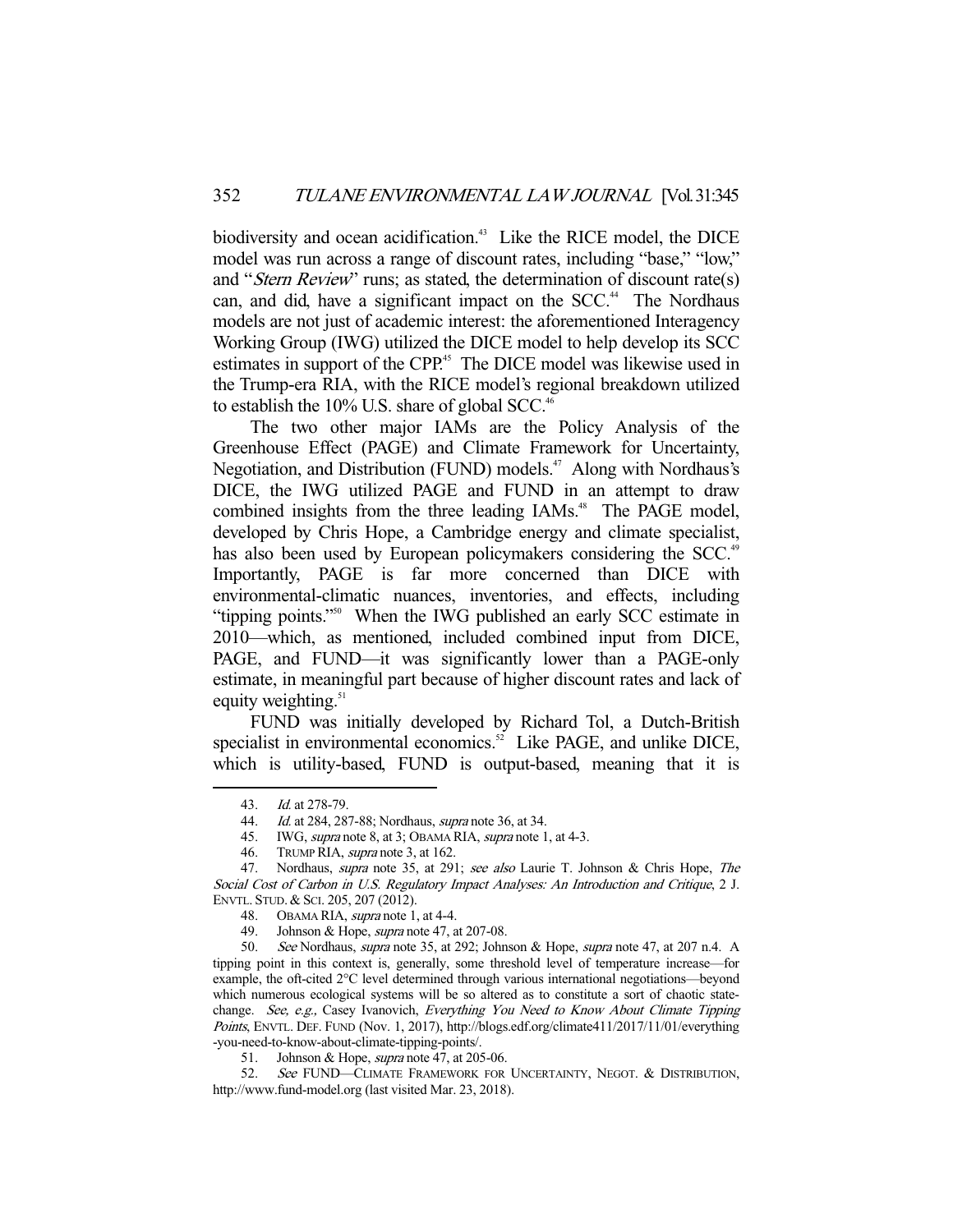concerned with measuring the effects of abatement on various aggregates, as opposed to the marginal cost of abatement relative to a social welfare function.<sup>53</sup> Also like PAGE, FUND is directed towards considering the overwhelming uncertainty involved with endeavoring to measure the many possible impacts of climate change.<sup>54</sup> For example, because of modeling differences in the carbon cycle and other biophysical phenomena, FUND predicts the lowest global temperature increase among the three IAMs over the course of this century relative to incremental increases in the temperature path, while PAGE is the most sensitive to these marginal changes.<sup>55</sup>

 While Nordhaus's early work served as the most proximate origin of contemporary discussion on SCC because it first applied a macroeconomic framework to the specific issue of greenhouse gases,<sup>56</sup> it nonetheless fell within a long line of research, as well as legal case and policy history, placing environmental issues in overtly economic terms.<sup>57</sup> Likewise, since Nordhaus initially began publishing work on the economics of the greenhouse effect, research on SCC has developed and spread. For example, the United Kingdom consistently updates its carbon prices for use in policy development and appraisal, including carbon budgeting.<sup>58</sup> The nomenclature in this field has also evolved during recent decades. For example, "global warming" and the "greenhouse effect" seem to have been widely supplanted by "climate change," which refers to a broader scope of carbon-related damages than just long-term temperature increase.<sup>59</sup>

<sup>53.</sup> See Nordhaus, *supra* note 35, at 292.

<sup>54.</sup> See id.; see also STEVEN ROSE, ELEC. POWER RESEARCH INST., UNDERSTANDING THE SOCIAL COST OF CARBON: A TECHNICAL ASSESSMENT 1, 11-19 (Dec. 8, 2014), https://www. usea.org/sites/default/files/event-/SRose%20-%20Understanding%20the%20SCC%20-%20USE A%20Dec%202014%20pdf.pdf.

 <sup>55.</sup> ROSE, supra note 54, at 24-25.

 <sup>56.</sup> See Nordhaus, supra note 24, at 920.

 <sup>57.</sup> In the United States, for example, the Boomer v. Atlantic Cement Co. case was a landmark in applying general cost-benefit analysis to an environmental nuisance. See Boomer v. Atl. Cement Co., 257 N.E.2d 870, 872 (N.Y. 1970). The *Boomer* decision was an illustration of the so-called law and economics approach, pioneered in particular by various Chicago school economists. See, e.g., Robin I. Mordfin & Marsha Ferziger Nagorsky, Chicago and Law and Economics: A History, U. CHI. L. SCH., https://www.law.uchicago.edu/news/chicago-and-lawand-economics-history (last visited Apr. 3, 2018). Broadly, Nordhaus's and similar work can be viewed as a further evolution in the field of environmental economics.

<sup>58.</sup> Carbon Valuation, GOV.UK, https://www.gov.uk/government/collections/carbonvaluation--2 (last visited Mar. 23, 2018).

 <sup>59.</sup> See, e.g., What's the Difference Between Global Warming and Climate Change?, CLIMATE REALITY PROJECT (Oct. 26, 2016), https://www.climaterealityproject.org/blog/ difference-between-global-warming-and-climate-change.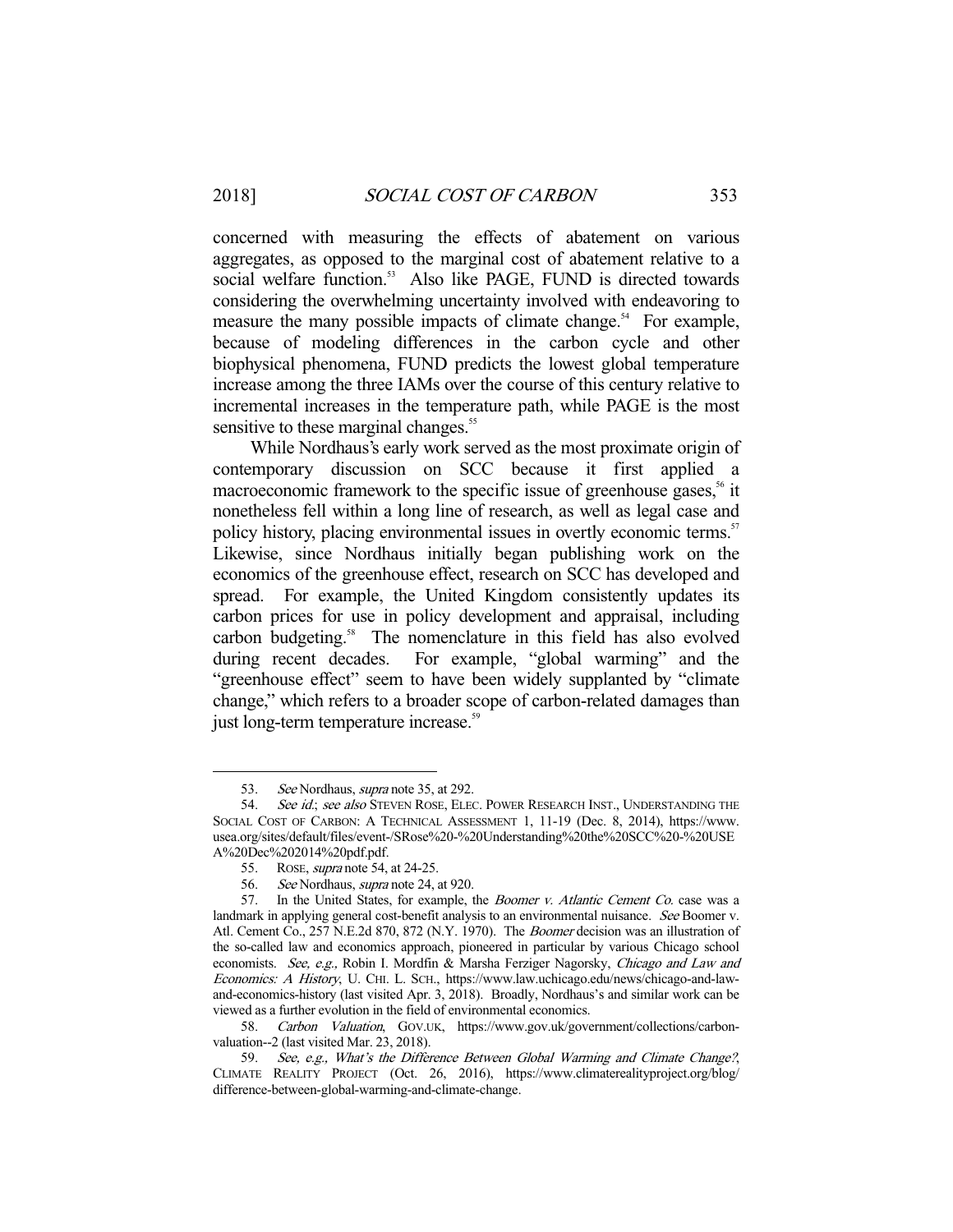Clearly, work on the SCC is concerned with a global externality and a collective action problem. That is, CO<sub>2</sub> emissions aggregate and are borderless, with the potential to inflict damages globally, without regard to whether a given country or region has emitted a large amount of greenhouse gas. The externality here is that the world generally is forced to absorb carbon-related damages without regard to which entity inflicted them.60 The collective action problem is that solving global environmental problems is an international good that requires participation from a large number of countries and other entities, which may have an incentive to defect from a costly regime of carbon reduction.<sup>61</sup> Determination of the SCC, which can be construed as a "shadow price" of carbon, and thus the appropriate tax level in an efficient market.<sup>62</sup> often involves discussion of a carbon tax. Because such a tax would be borne by various entities—most notably, constituents of the fossil fuel industry—there is also some level of collective action by special interests who wish to influence or suppress usage of SCC analysis.<sup>63</sup>

 Thus, while determination of the SCC is foremost a macroeconomic endeavor because it involves estimating damages at a national and/or global level, the overarching problem can also be construed in microeconomic terms, wherein individual states determine their own cost-benefit incentives as a function of both domestic and global SCC.64 This game-theoretic framework adds a necessary strategic component because it considers the incentives individual countries, each of which has a domestic SCC that is lower than the global SCC, face as a function of a global problem.<sup>65</sup> Such a framework also alludes to the difficulty involved with forming the incentives necessary to construct international action on climate change, such as the Paris Agreement: while a Nash equilibrium<sup> $66$ </sup> exists in a simple, two-country game given a

 <sup>60.</sup> See, e.g., Christian Gollier, Fighting Climate Change and the Social Cost of Carbon, U. PA., KLEINMAN CTR. FOR ENERGY POL'Y (Apr. 29, 2016), https://kleinmanenergy.upenn.edu/ policy-digests/fighting-climate-change-and-social-cost-carbon.

 <sup>61.</sup> See, e.g., Kotchen, supra note 34, at 18.

 <sup>62.</sup> See, e.g., Nordhaus, supra note 36, at 2.

<sup>63.</sup> See, e.g., Food, Fossil Fuels, and Filthy Finance, passim (Oxfam Briefing Paper No. 191, Oct. 17, 2014), https://www.oxfam.org/sites/www.oxfam.org/files/file\_attachments/bp191 fossil-fuels-finance-climate-change-171014-en.pdf [hereinafter Oxfam Briefing Report].

<sup>64.</sup> Kotchen, *supra* note 34, at 1.

 <sup>65.</sup> Id. at 13, 18-25.

 <sup>66.</sup> A Nash equilibrium is, generally, a stable outcome to a problem engendered when rational, utility-maximizing opposing actors cannot gain a marginal advantage by deviating from their own optimal strategy after taking into account the optimal strategy of the opponent(s).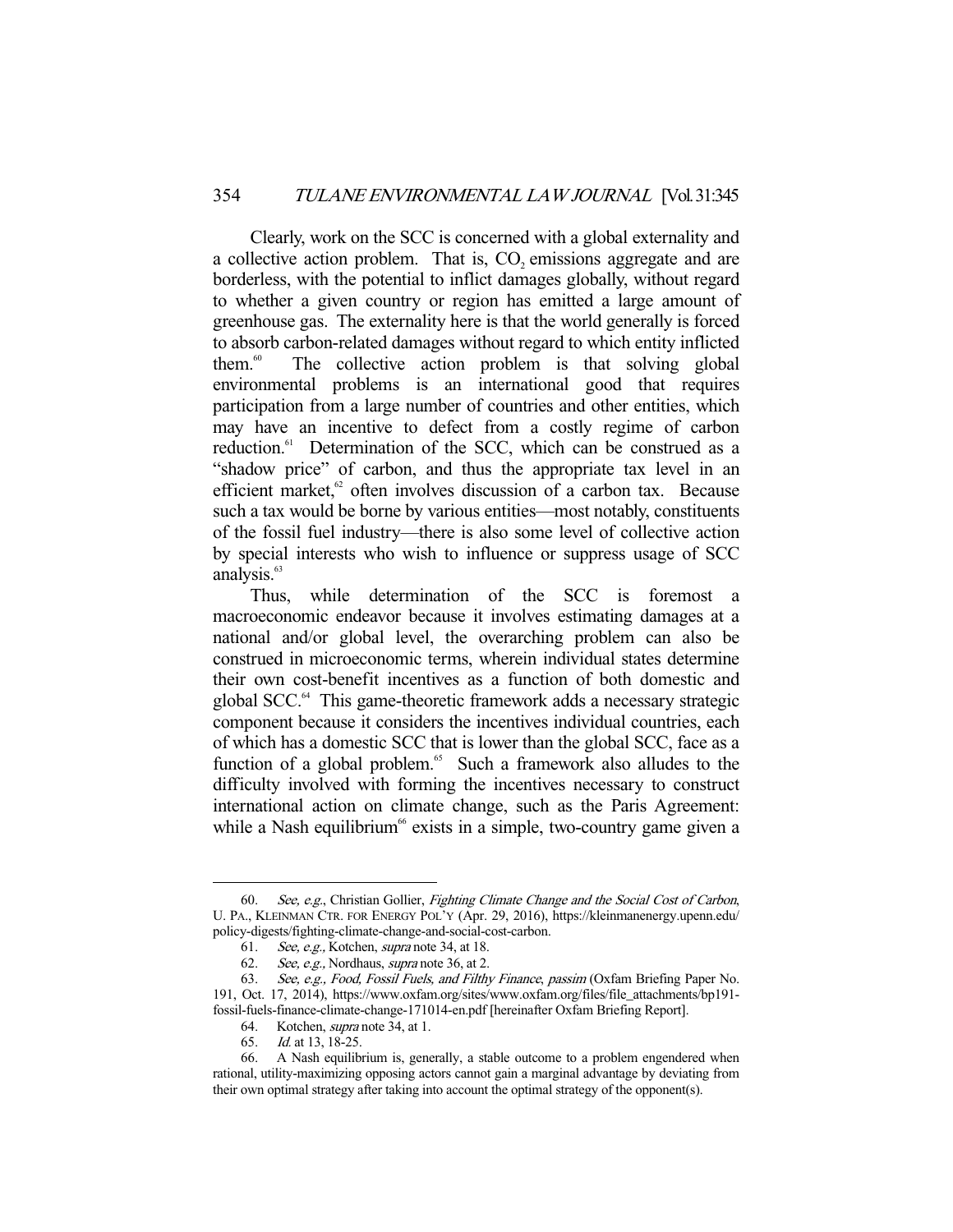certain incentive structure, $67$  the framework necessarily becomes more complicated when many countries are negotiating. Such an analysis, of course, also says nothing about actual enforcement and defection with regard to international climate agreements. Further, within a country, coalition-building will likely occur, whereby special interests, whether ostensibly pro or anti-SCC, seek to influence the determination of the  $SCC$  and/or carbon tax level. $68$ 

#### III. THE SOCIAL COST OF CARBON IN POLICY AND LAW

 The SCC is foremost meant to be a policymaking tool. Because it seeks to distill very complex and uncertain biophysical and economic phenomena into a single number, the SCC is meant to provide policymakers with a concise input to use when considering the costs and benefits of carbon-related policies.

 For example, the United Kingdom (U.K.) routinely used updated SCC values to inform decisions involving project or policy CBA, as well as the setting of economic instruments such as taxes and subsidies.<sup>69</sup> The U.K.'s usage of the SCC in policy decisions must also be viewed in light of the fact that it passed its Climate Change Act in 2008, which provided for explicit carbon budgets.<sup>70</sup> Notably, the U.K., which had used a baseline SCC of \$83 per ton, ceased calculating the SCC in favor of estimating the mitigation costs necessary to achieve its aggressive CO<sub>2</sub>. reduction program.<sup>71</sup> Sweden has levied carbon since 1991—the tax was initially set at \$133 per ton—and can thus be said to have instituted an aggressive SCC before "SCC" even entered the public discourse.<sup>72</sup> The OECD has sponsored work on the SCC and related policy.<sup>73</sup> Generally, Europe, which can safely be said to be progressive environmentally, has been the leader in SCC and climate change work, with the PAGE and FUND models having European developers, the U.K.'s *Stern Review* 

 <sup>67.</sup> Kotchen, supra note 34, at 7-9.

 <sup>68.</sup> See, e.g., Food, Fossil Fuels, and Filthy Finance, supra note 63.

 <sup>69.</sup> Paul Watkiss, The Social Cost of Carbon, OECD, https://www.oecd.org/env/ cc/37321411.pdf (last visited Mar. 9, 2018); see also Carbon Valuation, supra note 58.

 <sup>70.</sup> Climate Change Act 2008, LEGISLATION.GOV.UK, http://www.legislation.gov.uk/ ukpga/2008/27/contents (last visited Mar. 23, 2008).

 <sup>71.</sup> FRANK ACKERMAN & ELIZABETH A. STANTON, ECONS. FOR EQUITY & ENV'T, THE SOCIAL COST OF CARBON (June 2010), http://e3network.org/wp-content/uploads/2015/04/ Ackerman\_Social\_Cost\_of\_Carbon.pdf.

<sup>72.</sup> See Folke Bohlin, The Swedish Carbon Dioxide Tax: Effects on Biofuel Use and Carbon Dioxide Emissions, 15 BIOMASS & BIOENERGY 283 (1998).

<sup>73.</sup> See OECD, EFFECTIVE CARBON RATES PRICING CO<sub>2</sub> THROUGH TAXES AND EMISSIONS TRADING SYSTEMS (2016), http://www.keepeek.com/Digital-Asset-Management/oecd/taxation/ effective-carbon-rates\_9789264260115-en#page1.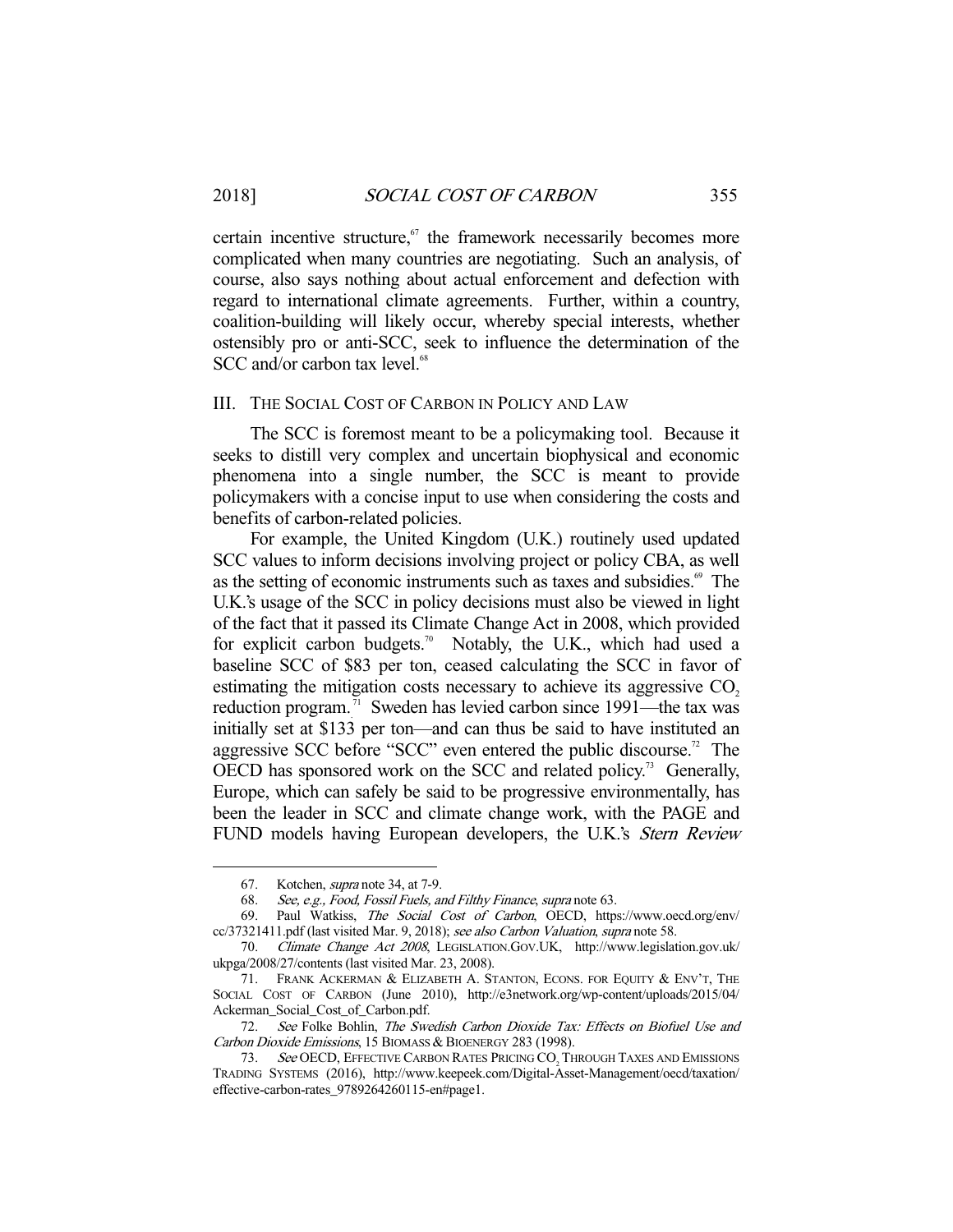playing an important international role in developing SCC estimates,<sup>74</sup> and the European Union instituting an emissions trading system.<sup>75</sup>

 Australia instituted a tax on carbon from 2012 to 2014, when the center-right prime minister Tony Abbott saw it repealed, with the price having been set at about \$20 per ton.<sup>76</sup> Canada largely adopted the SCC numbers developed by the U.S. IWG for use in its own impact analyses.<sup>77</sup> A number of countries have used the SCC as an input for CBA when considering investments in the transportation or energy sectors.<sup>78</sup> Mexico passed a tax on carbon from fossil fuel use<sup> $\sigma$ </sup> and also agreed to use a similar SCC estimate to that being used by Canada and the Obama-era United States.<sup>80</sup> While many countries levy taxes on carbon-producing fuels, their levels are generally set too low relative to the overall cost of carbon pollution because they do not account for externalities induced by carbon—this is especially true of coal and natural gas, whereas gasoline tax rates (such as Brazil's, which reflects its policy favoring sugarcane biofuel) are sometimes set much higher.<sup>81</sup> Importantly, China, with its giant, mixed-system economy and carbon emissions, developed its own plan aimed at reducing emissions, which included tougher regulations on pollution and measures to create carbon markets.<sup>82</sup>

 In the United States, the SCC was used, as stated, to support the Obama administration's CPP.<sup>83</sup> The CPP itself was controversial, $84$  and a

<sup>74.</sup> See NICHOLAS STERN, THE ECONOMICS OF CLIMATE CHANGE: THE STERN REVIEW (2007).

 <sup>75.</sup> Climate Action, EUR. COMMISSION, https://ec.europa.eu/clima/policies/ets\_en (last visited Mar. 23, 2018).

 <sup>76.</sup> Julia Baird, A Carbon Tax's Ignoble End: Why Tony Abbott Axed Australia's Carbon Tax, N.Y. TIMES (July 24, 2014), https://www.nytimes.com/2014/07/25/opinion/juliabaird-why-tony-abbott-axed-australias-carbon-tax.html.

 <sup>77.</sup> Environment and Climate Change, GOV'T CAN., http://ec.gc.ca/cc/default.asp?lang= En&n=BE705779-1 (last visited Mar. 9, 2018).

 <sup>78.</sup> Kotchen, supra note 34, at 1.

 <sup>79.</sup> Juan-Carlos Altamirano & Julia Martínez, Mexico's Three Big Steps Towards Comprehensive Carbon Pricing, WORLD RESOURCES INST. (Apr. 14, 2017), http://www.wri.org/ blog/2017/04/mexicos-3-big-steps-towards-comprehensive-carbon-pricing.

 <sup>80.</sup> U.S., Canada, and Mexico Agree to Use Similar Measures for the Social Cost of Carbon to Value GHG Reductions, VINSON & ELKINS: CLIMATE CHANGE BLOG (July 19, 2016), https://www.velaw.com/Blogs/Climate-Change-Blog/U-S---Canada--and-Mexico-Agree-to-Use-Similar-Measures-for-the-Social-Cost-of-Carbon-to-Value-GHG-Reductions/.

<sup>81.</sup> See IAN PERRY, DIRK HEINE, ELIZA LIS & SHANJUN LI, INT'L MONETARY FUND, GETTING ENERGY PRICES RIGHT: FROM PRINCIPLE TO PRACTICE 6 (2014).

<sup>82.</sup> Peter Dizikes, Study: China's New Policies Will Lower CO2 Emissions Faster, Without Preventing Economic Growth, MIT NEWS (Feb. 9, 2016), http://news.mit.edu/2016/ china-policies-lower-emissions-faster-without-preventing-economic-growth-0209 (summarizing key findings from an MIT professor's study on Chinese carbon reduction plans).

<sup>83.</sup> OBAMA RIA, *supra* note 1, at 4-3.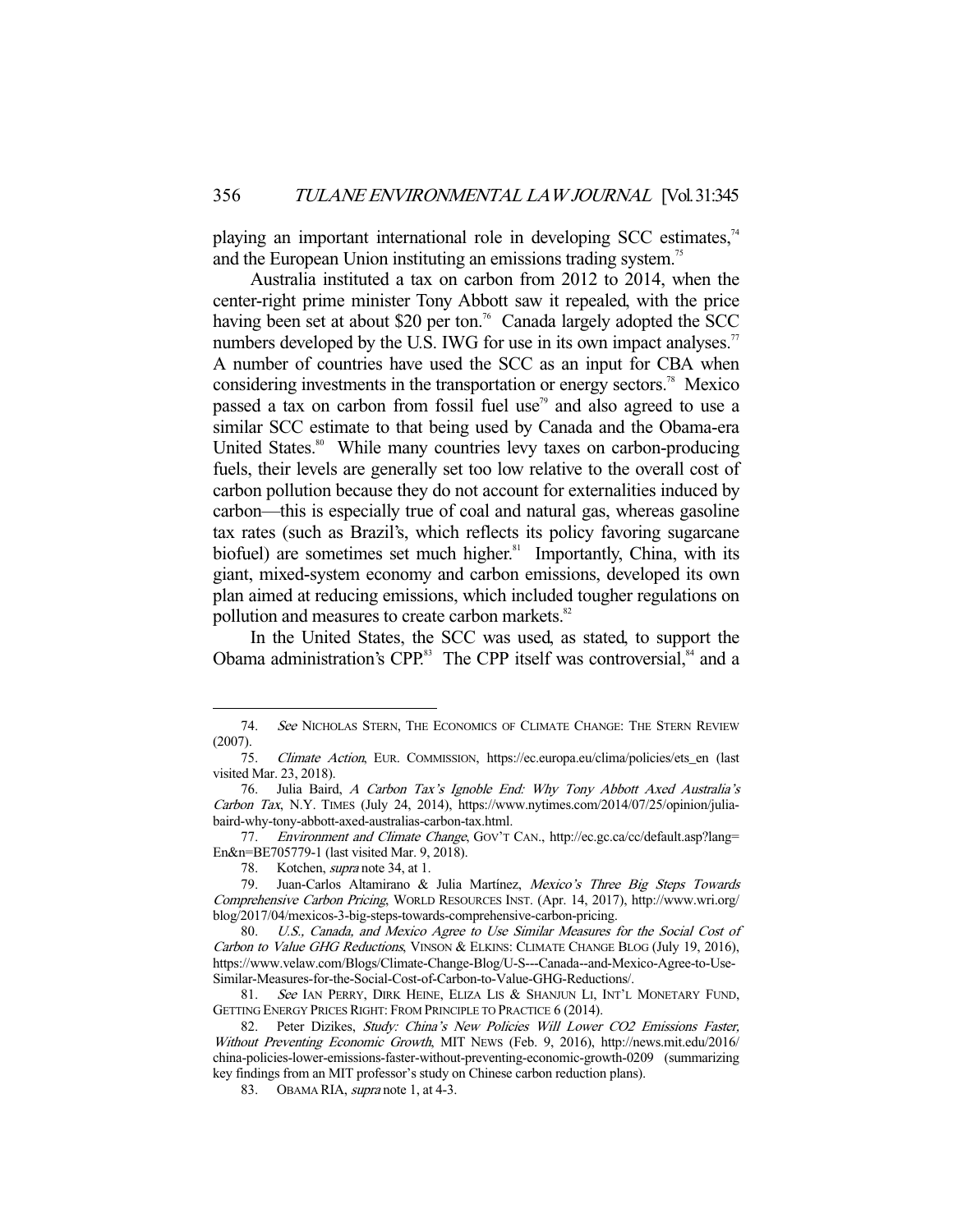number of politicians, particularly Republicans from states with powerful fossil fuel lobbies, likewise set their sights on the SCC.<sup>85</sup> The Trump-era EPA simply defanged the SCC in its impact analysis by applying it only domestically and using different discount rates.<sup>86</sup> It bears mentioning that the Trump-era EPA has also done the same thing with an even more potent greenhouse gas: methane.<sup>87</sup>

 According to one report, the SCC was used by multiple federal agencies in making decisions on approximately 100 actions.<sup>88</sup> Given the current administration, it is difficult to imagine the SCC having any sway at the federal agency level. However, it is entirely possible that various bureaucrats, even if furtively, will continue to study the SCC and perhaps seek to actively utilize it in some manner.<sup>89</sup> Further, policymakers in New York, Minnesota, Illinois, Colorado, Maine, and Nevada have used the SCC to weigh the CO<sub>2</sub> impact from their power grids, and some of these states further use the SCC to determine incentive programs for supplanting fossil fuels.<sup>90</sup> California, which is environmentally progressive and willing to defy the Trump administration in this regard, $91$ launched a cap-and-trade rule for large generators  $(25,000+)$  tons of CO<sub>2</sub>. emissions) in  $2013.^{\circ}$  However, the price of carbon on California's market is significantly lower than most SCC estimates.<sup>93</sup>

<sup>84.</sup> See, e.g., Laurence H. Tribe, The Clean Power Plan Is Unconstitutional, WALL St. J. (Dec. 22, 2014), https://www.wsj.com/articles/laurence-tribe-the-epas-clean-power-plan-isunconstitutional-1419293203.

<sup>85.</sup> See, e.g., Transparency and Honesty in Energy Regulations Act of 2016, H.R. 5668, 114th Congress (2016); Bruce Lieberman, SCC—Social Costs of Carbon: A Continuing Little-Told Story, YALE CLIMATE CONNECTIONS (Sept. 9, 2013), https://www.yaleclimateconnections. org/2013/09/scc-social-costs-of-carbon-a-continuing-little-told-story/ (noting various forms of opposition from Republican members of Congress from Pennsylvania, Louisiana, Texas, California, and West Virginia, as well as major energy companies).

<sup>86.</sup> TRUMP RIA, *supra* note 3, at 162.<br>87. See Niina Heikkinen, *EPA Revis* 

See Niina Heikkinen, EPA Revises the Social Cost of a Potent Greenhouse Gas, Sci. AM. (Nov. 20, 2017), https://www.scientificamerican.com/article/epa-revises-the-social-cost-ofa-potent-greenhouse-gas/.

<sup>88.</sup> The True Cost of Carbon Pollution, ENVTL. DEF. FUND, https://www.edf.org/truecost-carbon-pollution (last visited Mar. 23, 2018).

 <sup>89.</sup> See Hannah Hess, Despite Trump Executive Order, Social Cost of Carbon Still Studied by Federal Agency, SCIENCE (June 15, 2017), http://www.sciencemag.org/news/2017/ 06/despite-trump-executive-order-social-cost-carbon-still-studied-federal-agency.

<sup>90.</sup> Fairley, *supra* note 20.

<sup>91.</sup> See, e.g., Adam Nagourney & Henry Fountain, California, at Forefront of Climate Fight, Won't Back Down to Trump, N.Y. TIMES (Dec. 26, 2016), https://www.nytimes.com/ 2016/12/26/us/california-climate-change-jerry-brown-donald-trump.html.

<sup>92.</sup> California Cap and Trade, CTR. FOR CLIMATE & ENERGY SOLUTIONS, https://www. c2es.org/content/california-cap-and-trade/ (last visited Mar. 23, 2018).

<sup>93.</sup> See California Carbon Dashboard, CLIMATE POL'Y INITIATIVE, http://calcarbondash. org (last visited Mar. 23, 2018).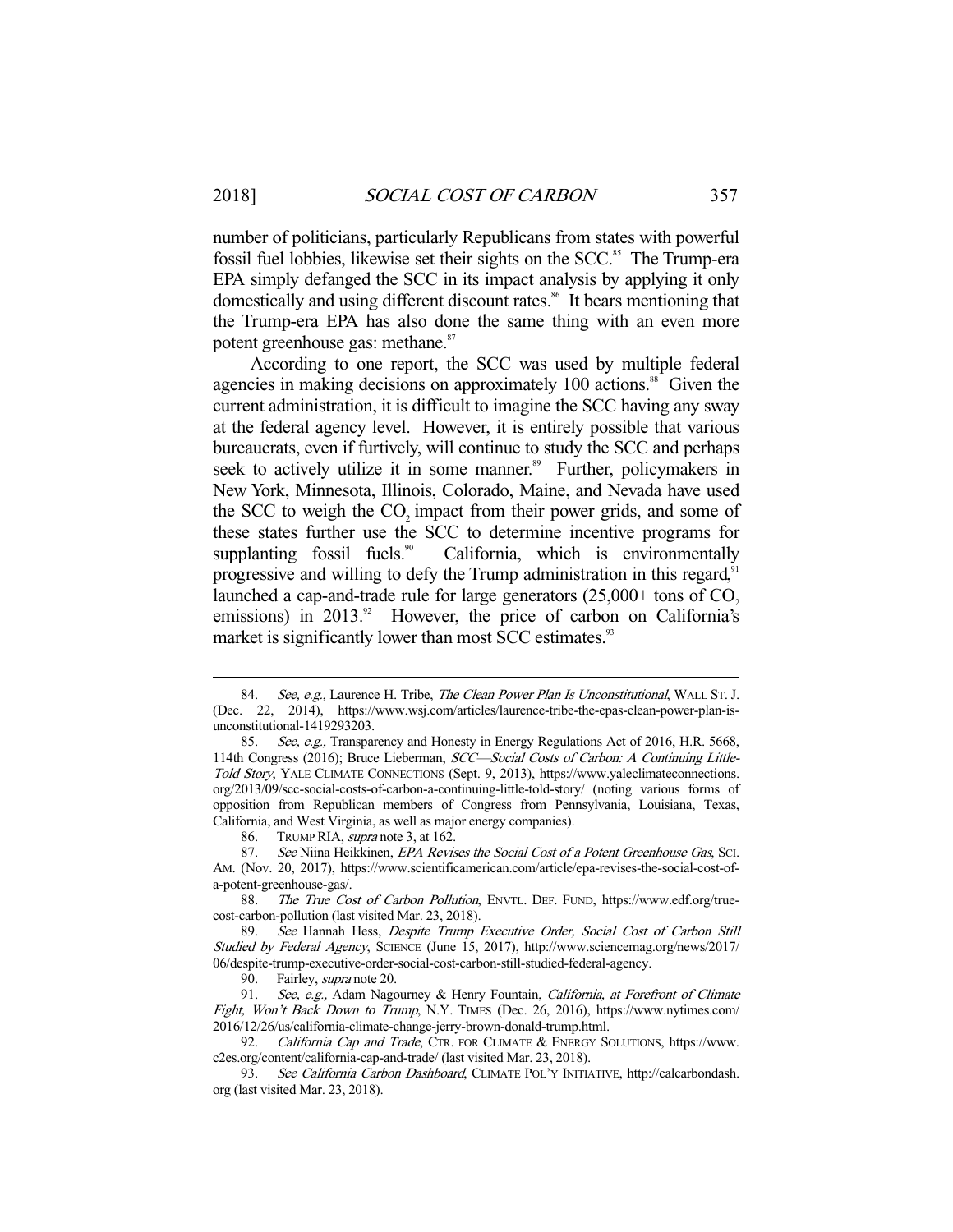While use of the SCC in U.S. policymaking has been scattered and inchoate, it has generated a bit of case law. For example, in Zero Zone, Inc. v. United States Department of Energy, commercial refrigeration interests challenged the Department of Energy's (DOE) rulemaking with regard to improving the energy efficiency of such products. $94$  The Obama-era DOE had utilized the SCC as part of its decision-making process—specifically, it had used the SCC to account for the environmental benefits stemming from increased energy efficiency—and the petitioners in Zero Zone, Inc. argued that the relevant statute did not allow the DOE to consider environmental factors in its setting of efficiency standards. $95$  The petitioners also argued that the SCC calculations were unduly flawed because they were made by unnamed persons, the models were not peer reviewed, and the damages functions (which included potential harms like sea-level rise) were arbitrary.<sup>96</sup> The court in Zero Zone, Inc. had "no doubt" that Congress had endowed the DOE with the authority to consider the SCC in its CBA and further held that its usage of the SCC was neither arbitrary nor capricious. $\frac{97}{10}$  Notably, discussion of the SCC also cropped up in *Sierra Club v. Federal Energy* Regulatory Commission (FERC), one part of broader litigation concerning the FERC's approval of natural-gas pipelines.<sup>98</sup> In that case, the D.C. Circuit, holding that the FERC must at least address greenhouse-gas emissions in its environmental impact statement for the National Environmental Policy Act, also ordered the agency to explain its position on the SCC.<sup>99</sup>

## IV. THE DELUSIVE SOCIAL COST OF CARBON

 For an environmentalist in the United States, merely knowing of those who assiduously oppose deployment of the SCC in policymaking—largely Republican politicians in concert with the fossilfuel lobby—may well cause a visceral reaction encouraging the environmentalist to wholeheartedly support usage of the SCC. However, it should be emphasized that wariness of SCC estimates as they have been put forth, most notably by the IWG and the EPA, is *not* the same as doubting the veracity of climate change, or climate science generally—in

 <sup>94.</sup> Zero Zone, Inc. v. U.S. Dept. of Energy, 832 F.3d 654 (7th Cir. 2016).

 <sup>95.</sup> Id. at 677.

<sup>96.</sup> *Id.* at 678.<br>97. *Id.* at 677-

Id. at 677-78.

 <sup>98.</sup> Sierra Club v. Fed. Energy Regulatory Comm'n, 867 F.3d 1357, 1364, 1375 (D.C. Cir. 2017).

 <sup>99.</sup> Id. at 1375.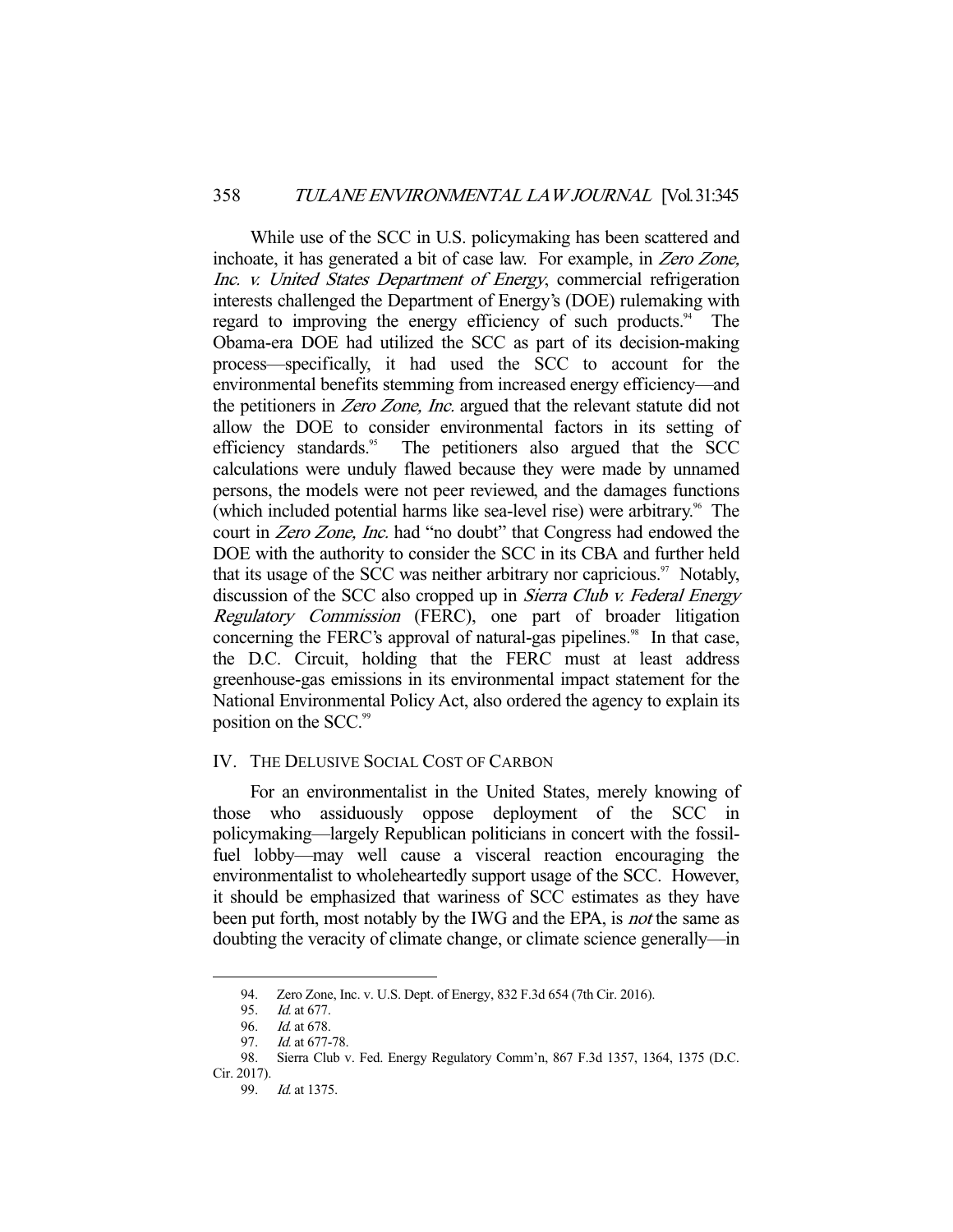fact, it can be quite the contrary. For those genuinely concerned about global carbon emissions and climate change, it is important to understand and question the nature of the IAMs and particular estimates of the SCC. It is particularly imperative to inspect the key assumptions underlying such estimates, as alterations to these assumptions can result in substantial changes to the estimates. In short, if too much in the models is arbitrary, highly uncertain, or merely in the eye of the beholder, then they form an unstable basis for policymaking. Further, they necessarily reduce to a dollar figure, or simply do not account for, countless elements of life that may have great value that is not easily quantified. This Part will examine four explicit ways in which IAMdriven SCC estimates can be misleading, arbitrary, or otherwise problematic.

#### A. What Discount Rate?

The issue of discounting is at the forefront of SCC critiques.<sup>100</sup> Even Nordhaus, who effectively introduced the contemporary conception of the SCC and has spent the past couple decades refining his greenhouse-gas models, readily admits that the selection of discount rates poses a major problem for SCC usage.<sup>101</sup> This recognition will be true for all rational SCC critiques, as it is obvious that even a moderate change to the discount rate can have a profound impact on the SCC because climate-change damages stretch indefinitely into the future.

 Discounting with regard to the SCC plays a different role, both functionally and philosophically, from that in financial discounting. In financial discounting, the fundamental logic of the discount rate is that money has time-value and this must be reflected in intertemporal calculations.102 Depending upon the situation, an appropriate and transparent discount rate may be derived from the prime rate, Treasury yields, LIBOR, a cost-of-capital calculation, or some other rate/yield and applied to judge the relative value of alternative investments, income streams, debt payments, etc. over time. The discount rate as utilized in Nordhaus's macroeconomic model is a rate of time preference and is applied to a general social utility function. $103$  Time preference in this economic framework is used to measure the degree to which current

<sup>100.</sup> See, e.g., Ackerman & Stanton, supra note 71.

<sup>101.</sup> Nordhaus, *supra* note 35, at 308.

 <sup>102.</sup> See, e.g., Present Value and Discounting, INVESTOPEDIA, https://www.investopedia. com/walkthrough/corporate-finance/3/time-value-money/present-value-discounting.aspx (last visited Mar. 23, 2018).

 <sup>103.</sup> Nordhaus, supra note 35, at 276.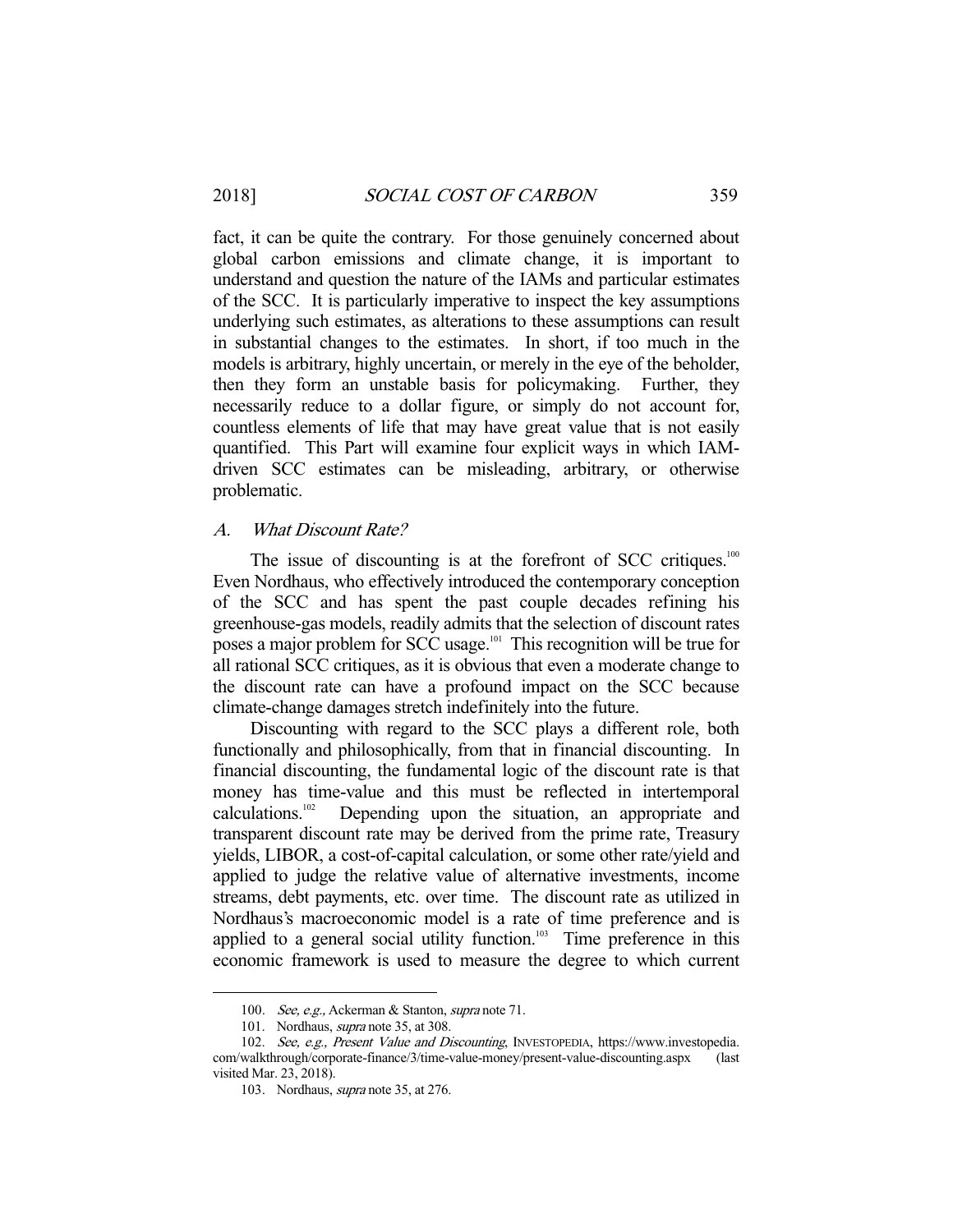society values its utility (consumption), which in the DICE model is calculated as the product of all living individuals and the utility of a representative individual with average income,<sup>104</sup> over that of future generations.

 Economic discourse generally relegates the question of whether it is right for the current generation to value its own consumption over that of future generations to ethics.<sup>105</sup> Some argue on ethical grounds that the rate of time preference should be zero.<sup>106</sup> It can even be argued that discount rates should be negative. Regardless, when it comes to the SCC, it is readily apparent that the underlying economic-scientific models, even though couched in familiar terms and concepts, are an attempt at a particularly massive project. Because the SCC is—even though taking into consideration wide-ranging biophysical damages—an economic calculation, it ultimately reduces almost everything to standard economic discourse and distills it all into a number. If SCC estimates are unduly reduced because of the use of higher discount rates, then this can be written off as an ethical or logical problem. If SCC estimates are substantially increased because model developers have now decided to include catastrophic damage possibilities in the models, then this is the models being refined, even if longer-term uncertainty remains at the same high level. In essence, the SCC is little more than a mirror, reflecting what we think we know and what we wish to see. This truism is distilled in the discount rate, which immediately adjusts the SCC up or down depending on the subject's valuation of life in the future.

 Practically, it is not readily apparent where SCC discount rates should even come from. In a standard investment scenario, the projected rates of return of various investments are readily available. For example, one may immediately obtain the yield on a given Treasury bond, projected rate of return for the S&P 500, or interest paid on a money market account, and place capital in any one of these markets or use the rates to weigh alternative investments. While rates of time preference are routinely calculated based upon financial and macroeconomic data, and generally yield estimates in the  $2\%$  to 5% range,<sup>107</sup> there is no reason to

 <sup>104.</sup> Stephen C. Newbold, Summary of the DICE Model 3, Paper Prepared for the EPA/DOE Workshop: Improving the Assessment and Valuation of Climate Change Impacts for Policy and Regulatory Analysis (Nov. 18-19, 2010), https://yosemite.epa.gov/ee/epa/ eerm.nsf/vwAN/EE-0564-114.pdf/\$file/EE-0564-114.pdf.

<sup>105.</sup> Robert S. Pindyck, Climate Change Policy: What Do the Models Tell Us?, 51 J. ECON. LITERATURE 860, 864 (2013).

<sup>106.</sup> See, e.g., Hal R. Varian, Recalculating the Costs of Global Climate Change, N.Y. TIMES (Dec. 14, 2006), http://www.nytimes.com/2006/12/14/business/14scene.html.

<sup>107.</sup> Pindyck, *supra* note 105, at 864.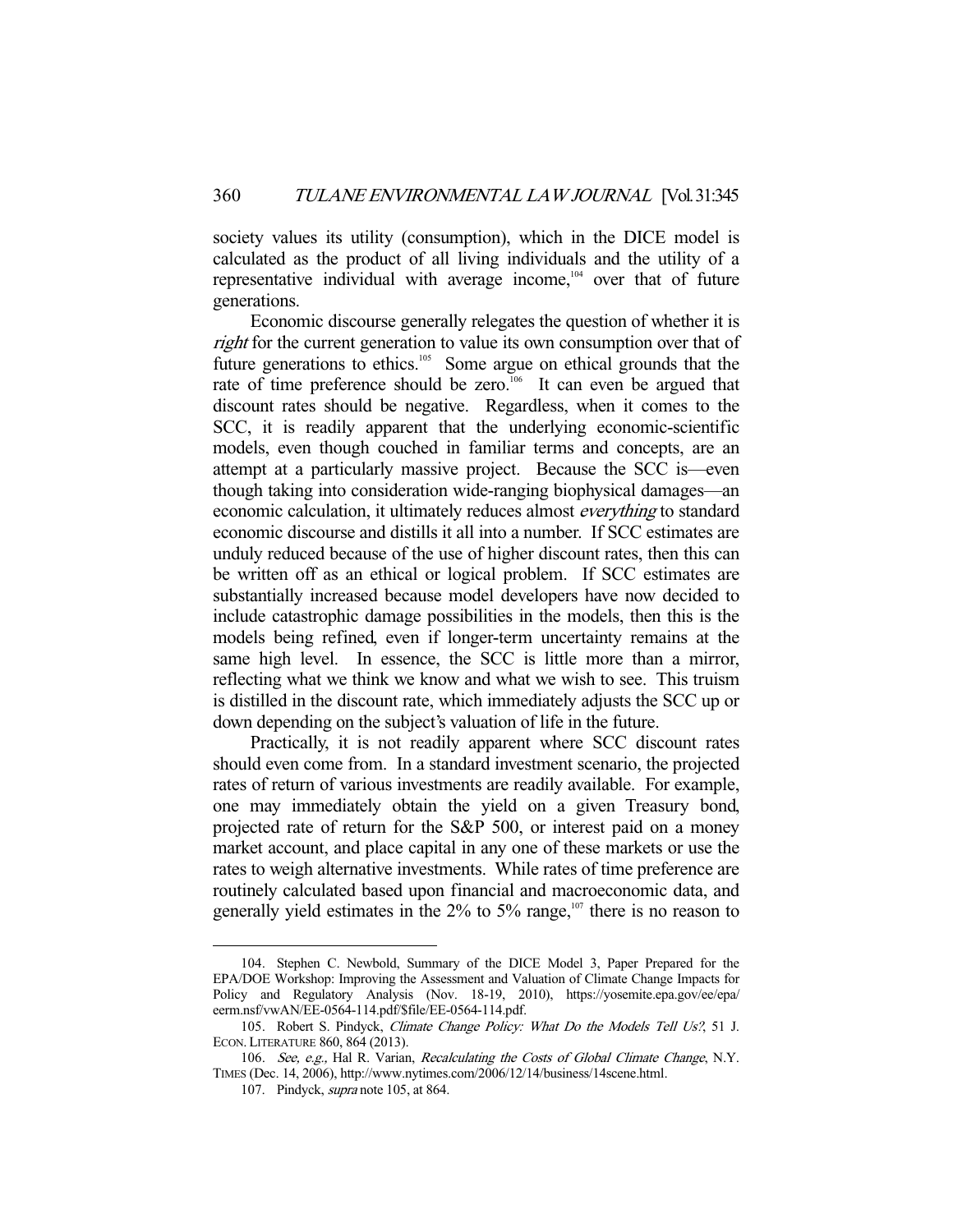believe that such a number, which would normally exist in a capital allocation framework, can be reasonably applied in the context of carbon emissions and climate change. This is logically possible in Nordhaus's models because carbon budgeting has been analogized to capital investment budgeting in a standard macroeconomic framework. But is it logical or appropriate to analogize capital budgeting to the budgeting of an element that can have such a profound impact on all aspects of life?

 Further, because the rate of time preference in a standard economic framework should have some relationship to the real interest rate,<sup>108</sup> discount rates should fluctuate downwards during unexpected deflationary periods, and vice versa. In this regard, it is compelling to note that the Trump-era EPA's usage of 3% and 7% discount rates was supported by an Office of Management and Budget (OMB) Circular redistributed under the Obama administration.<sup>109</sup> This Circular stated that, "[f]or regulatory analysis, you should provide estimates of net benefits using both 3 and 7 percent."<sup>110</sup> The rationale was that 7% was an estimate of the average before-tax rate of return to private capital in the U.S. (not global) economy, while 3% was an estimate of the rate of time preference as reflected by the difference between the average post-1973, ten-year Treasury yield and the average Consumer Price Index (CPI) annual rate of inflation—i.e., a measure of the real interest rate.<sup>111</sup> Put simply, it makes little sense to tether climate policy, which seeks to address long-term biophysical phenomena, to monetary policy. To wit, since the 2008 global financial crisis, ten-year Treasuries have yielded an average of approximately  $2.6\%$ ,<sup>112</sup> while the CPI has averaged an increase of approximately  $1.7\%$  per annum.<sup>113</sup> Thus, during the past decade or so, the real interest rate according to this metric has been approximately 1%. This fact was reflected in neither updated OMB discounting guidance nor in the Trump-era EPA's impact analysis.

In a capital investment framework, *actual* rates would be used for discounting and investment decisions. In contrast, the OMB Circular

<sup>108.</sup> See, e.g., Kei-Mu Yi & Jing Zhang, Real Interest Rates Over the Long Run 1 (Federal Reserve Bank of Minneapolis, Economic Policy Paper 16-10, Sept. 2016), https://www.minneapolisfed.org/~/media/files/pubs/eppapers/16-10/kei-mu-yi-epp.pdf.

 <sup>109.</sup> Circular A-4, OFF. MGMT. & BUDGET (OMB) (Sept. 17, 2003), https://obamawhite house.archives.gov/omb/circulars\_a004\_a-4/.

 <sup>110.</sup> Id.

 <sup>111.</sup> Id.

 <sup>112.</sup> See, e.g., 10 Year Treasury Rate by Year, MULTPL.COM, http://www.multpl.com/10 year-treasury-rate/table/by-year (last visited Mar. 23, 2018).

<sup>113.</sup> See, e.g., Consumer Price Index Data from 1913 to 2018, US INFLATION CALCULATOR, http://www.usinflationcalculator.com/inflation/consumer-price-index-and-annualpercent-changes-from-1913-to-2008/ (last visited Mar. 23, 2018).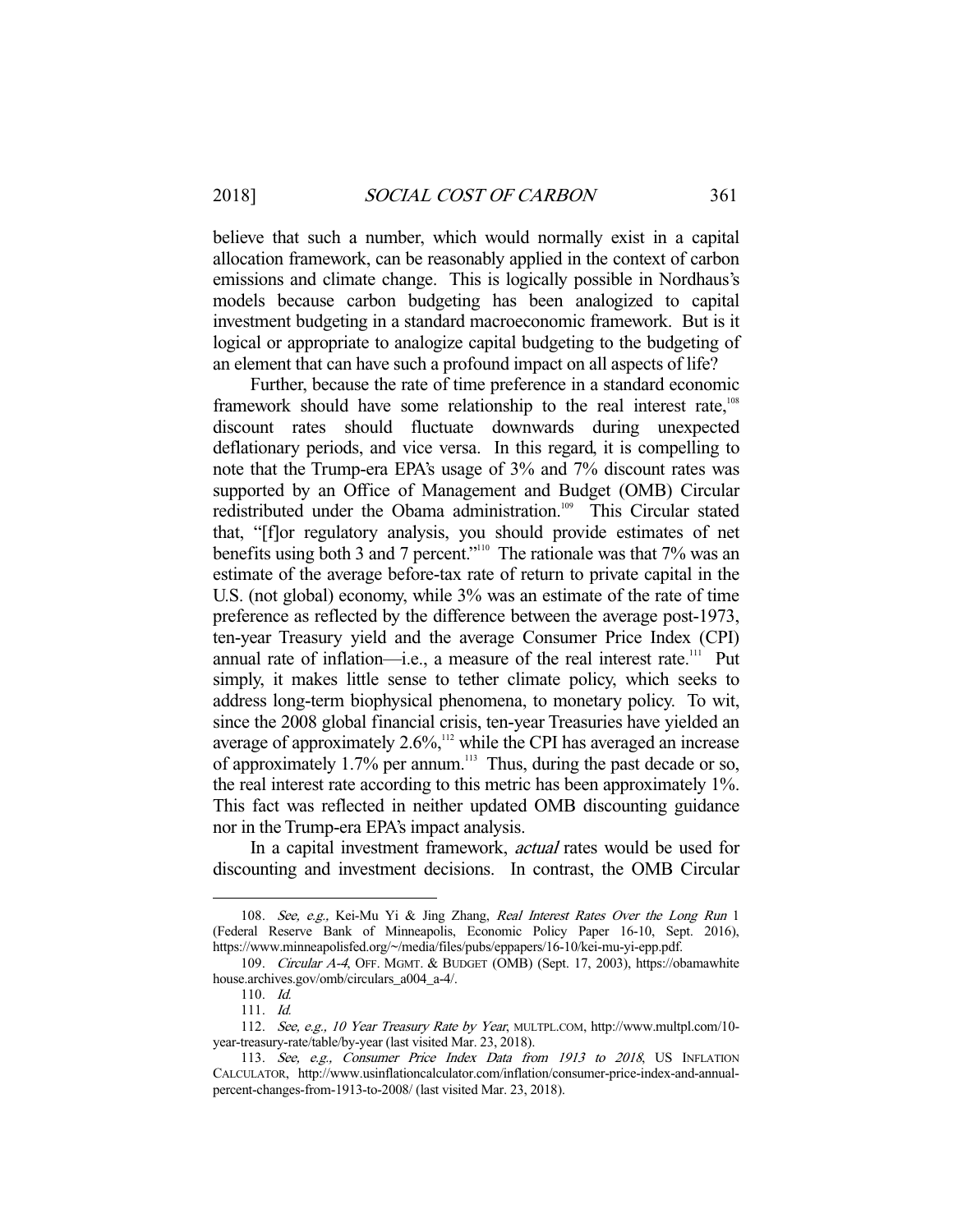provided discount rates based on a particular measure taken from longerterm capital markets and suggested that these be used indefinitely for regulatory CBAs.114 In this context, there is no reason to believe that the 3% discount rate would be logically appropriate in a macroeconomic environment featuring structurally higher deflationary (or inflationary) tendencies. Regardless, the determination of discount rate in SCC estimates has been a mishmash of standard economic logic, arbitrary economic logic, and ethics that is unappealing, especially in the climate change context.<sup>115</sup> Generally, because of the negative intertemporal externalities produced by excess  $CO<sub>2</sub>$  emissions, SCC estimates *should*, but generally do not, entail a rate of time preference lower than the rate of interest.<sup>116</sup>

 It is not debatable that a given SCC estimate may be dramatically raised or lowered by changing the discount rate, and that the discount rate often used in SCC models reflects subjective or arbitrary assessments of the value of future phenomena. As stated, the selection of discount rate in this context may be relegated to ethics or may simply be extrapolated from financial data and deployed as it would be in any other capital allocation context. It may be the example par excellence of homo economicus applying his logic too broadly. Hence, we see highly accomplished economists backed by large amounts of data and advanced modelling capabilities derive SCC estimates as wildly divergent as \$20 and  $$200$  per ton.<sup>117</sup> Because of the fundamental importance of the discount rate, the "model itself is almost a distraction"<sup>3118</sup> and a wide range of discount rates can be rationally defended based upon one's perspective.

## B. Outsized Uncertainty

-

 Unfortunately, climate change denialists have seized upon the uncertainty inherent in climate science to systematically sow doubt as to

<sup>114.</sup> Circular A-4, supra note 109.

 <sup>115.</sup> See Pindyck, supra note 105, at 862-64 (addressing the arbitrary nature of fundamental aspects of IAMs).

 <sup>116.</sup> See Morio Kuninori & Masayuki Otaki, The Revelation of the Time Preference Rate and Intertemporal Negative Externality (DBJ Research Ctr. on Global Warming, Discussion Paper Series No. 53 7-8, Oct. 2015), http://www.dbj.jp/ricf/pdf/research/DBJ\_RCGW\_DP53.pdf.

<sup>117.</sup> Pindyck, *supra* note 105, at 863.

<sup>118.</sup> Robert S. Pindyck, *The Use and Misuse of Models for Climate Policy* 10 (Nat'l Bureau of Econ. Research, Working Paper No. 21097, Apr. 8, 2015), http://www.nber.org/ papers/w21097.pdf.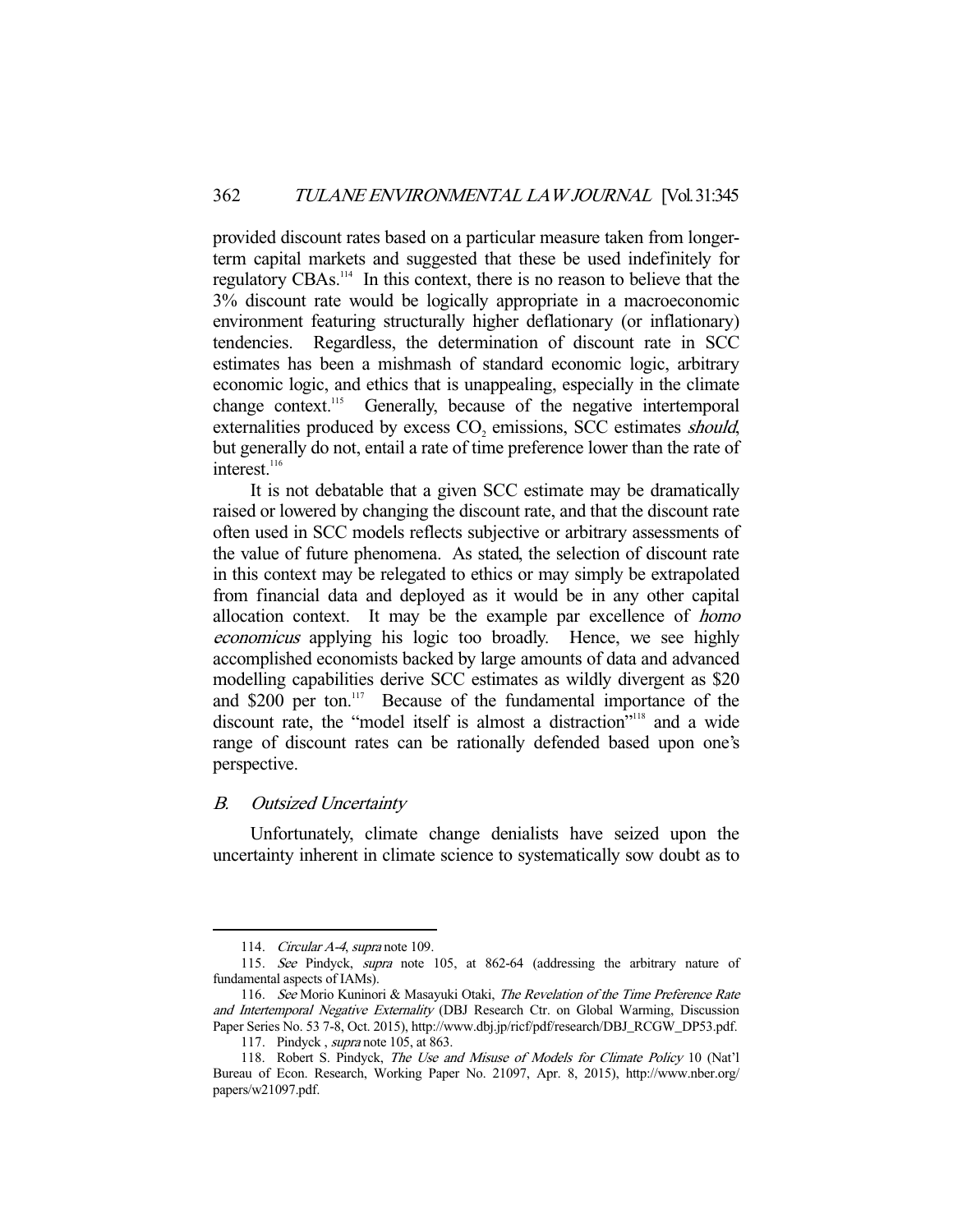the existence of climate change generally.<sup>119</sup> Nonetheless, while climate science has been developing rapidly, it is necessarily and admittedly subject to a great degree of uncertainty across multiple aspects.<sup>120</sup> This is to be expected as climate change is so massive in scale and potential impact, occurs somewhat unpredictably over long periods of time, and is not conducive to regular laboratory trials.

 In the IAMs, negative climate impacts are accounted for through a myriad of damages functions. In turn, these functions necessarily rely upon estimates of climate sensitivity—the response of global temperature levels to a doubling of  $CO$ , in the atmosphere.<sup>121</sup> Knowing how the world's climate would actually respond to mass increases of CO<sub>2</sub>. is probably the central question, as temperature is the key driver of damages in all three major IAMs.<sup>122</sup> However, key feedback loops—the channels through which CO<sub>2</sub> emissions affect temperature—remain shrouded in mystery, and may stay that way for the indefinite future.<sup>123</sup> Ultimately, the central problem of the SCC project is fraught with "known unknowns," as well as "unknown unknowns"—likely genuine surprises of significant impact. $124$ 

 Within the broad sweep of climate sensitivity uncertainty, the potential for catastrophic damages is a critical component of SCC critiques.125 Catastrophic damages here are not difficult to imagine—e.g., phenomena such as mass flooding, refugee crises, widespread ecosystem collapses, and collapses of water and food supplies—and have the

<sup>119.</sup> See, e.g., Naomi Oreskes, The Fact of Uncertainty, the Uncertainty of Facts, and the Cultural Resonance of Doubt, 373 PHIL. TRANSACTIONS A 1, 16 (2015), http://rsta.royalsociety publishing.org/content/roypta/373/2055/20140455.full.pdf.

<sup>120.</sup> See, e.g., Myles R. Allen & David J. Frame, Call Off the Quest, 318 SCIENCE 582, 583 (2007); Wendy S. Parker & James S. Risbey, False Precision, Surprise, and Improved Uncertainty Assessment, 373 PHIL. TRANSACTIONS A 1, 2, 7 (2015), http://rsta.royalsociety publishing.org/content/roypta/373/2055/20140453.full.pdf.

<sup>121.</sup> See, e.g., Pindyck, supra note 105, at 865.

<sup>122.</sup> See ROSE, supra note 54, at 19.

<sup>123.</sup> See, e.g., Allen & Frame, supra note 120, at 583.

<sup>124.</sup> See, e.g., Parker & Risbey, supra note 121, at 8 ("The climate system is a prime example: there is good evidence that, over the last 150 years, the climate system has been subjected to significant and rapid increases in atmospheric greenhouse gas concentrations .... As this forcing is increasing over time, so is the risk of genuine surprise in climate system behavior. The foregoing suggests that agents sometimes can have good evidence that multiple risk factors for genuine surprise are present. While agents generally will not be in a position to quantify in a precise way the risk of genuine surprise, they may be justified in concluding that, when it comes to questions of interest, the risk is not small and indeed is increasing with time. This seems to be the case with the climate system when it comes to many questions that interest scientists and decision-makers, such as questions about the extent of global and regional climate change that would result under different greenhouse gas emission scenarios.").

 <sup>125.</sup> See, e.g., Ackerman & Stanton, supra note 71.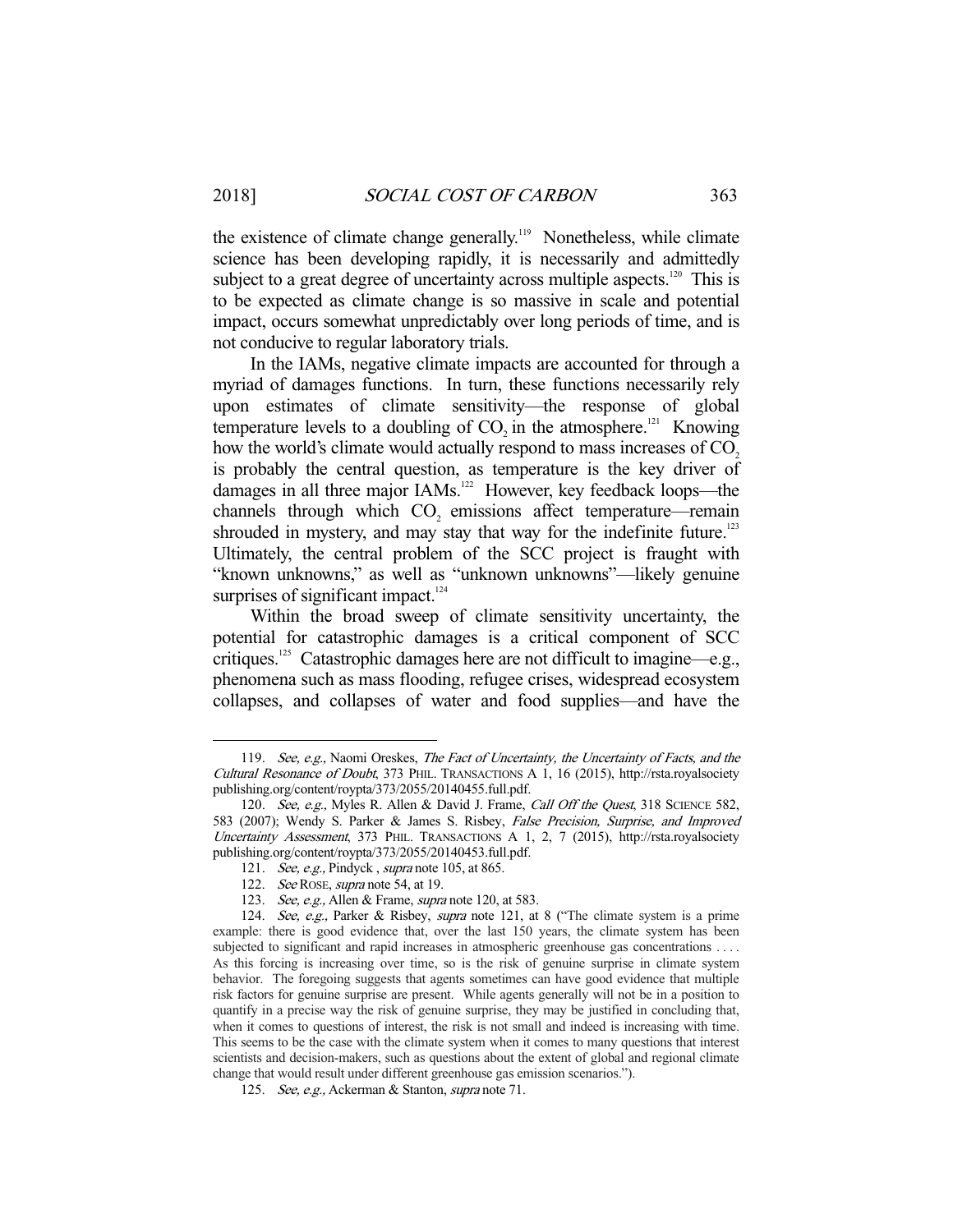potential to substantially influence SCC estimates.<sup>126</sup> However, it is not clear that the major IAMs have anything meaningful to say about such catastrophic outcomes.<sup>127</sup> For example, the PAGE model, which is far more concerned than DICE with catastrophic thresholds, assumes catastrophic damages in the tails of temperature distributions.<sup>128</sup> However, it cannot say, because of the scientific uncertainty in this regard, much at all about how, when, and why those damages would likely occur. The Nordhaus models have not typically concerned themselves with such tipping points because they are too uncertain and have only "conceptually" included the economic costs of catastrophic outcomes.129 It is possible, under certain conditions, for extreme tail outcomes to "dominate economic calculations like the SCC."<sup>130</sup> However, "[t]he nature of tail events is that we have little past experience with them, and besides, climate change is a unique one-off event."<sup>131</sup> Thus, as with discounting, the IAMs and their SCC estimates have little to tell us about the "correct" determination of tipping points and tail risk, even though these can have a significant impact upon the SCC.

 Further, such significant and potentially devastating uncertainty can reasonably have an impact on the logical choice of discount rate. Weitzman, by using the IWG's models but employing a risk-adjusted, time-varying discount schedule meant to hedge against the risk of catastrophic outcomes, found a significantly higher SCC (from \$183 to \$266 per ton at gamma-adjusted rates of, respectively, 3% to 1%) than did the interagency working group using the constant discount rate schedule.<sup>132</sup> Interestingly, included in Weitzman's exposition was a random variable that could be interpreted as "merit goods," such as "preservation of life," which could not be readily related to standard consumption.<sup>133</sup>

 While a great deal of attention has been paid to dealing with uncertainty in the IAMs, $^{134}$  the reality of this enterprise is that a high degree of uncertainty is baked in and cannot reasonably be estimated

<sup>126.</sup> See, e.g., Nordhaus, *supra* note 35, at 298-99; Pindyck, *supra* note 105, at 869-70.

<sup>127.</sup> See, e.g., Pindyck, supra note 105, at 869.

<sup>128.</sup> Nordhaus, *supra* note 35, at 292, 297.

<sup>129.</sup> *Id.* at 298.

<sup>130.</sup> Martin L. Weitzman, Fat Tails and the Social Cost of Carbon, 104 AM. ECON. REV. 544, 546 (2014).

 <sup>131.</sup> Id.

<sup>132.</sup> Martin L. Weitzman, Tail-Hedge Discounting and the Social Cost of Carbon, 51 J. ECON. LITERATURE 873, 881 (2013).

 <sup>133.</sup> Id. at 876.

 <sup>134.</sup> See, e.g., IWG, supra note 8.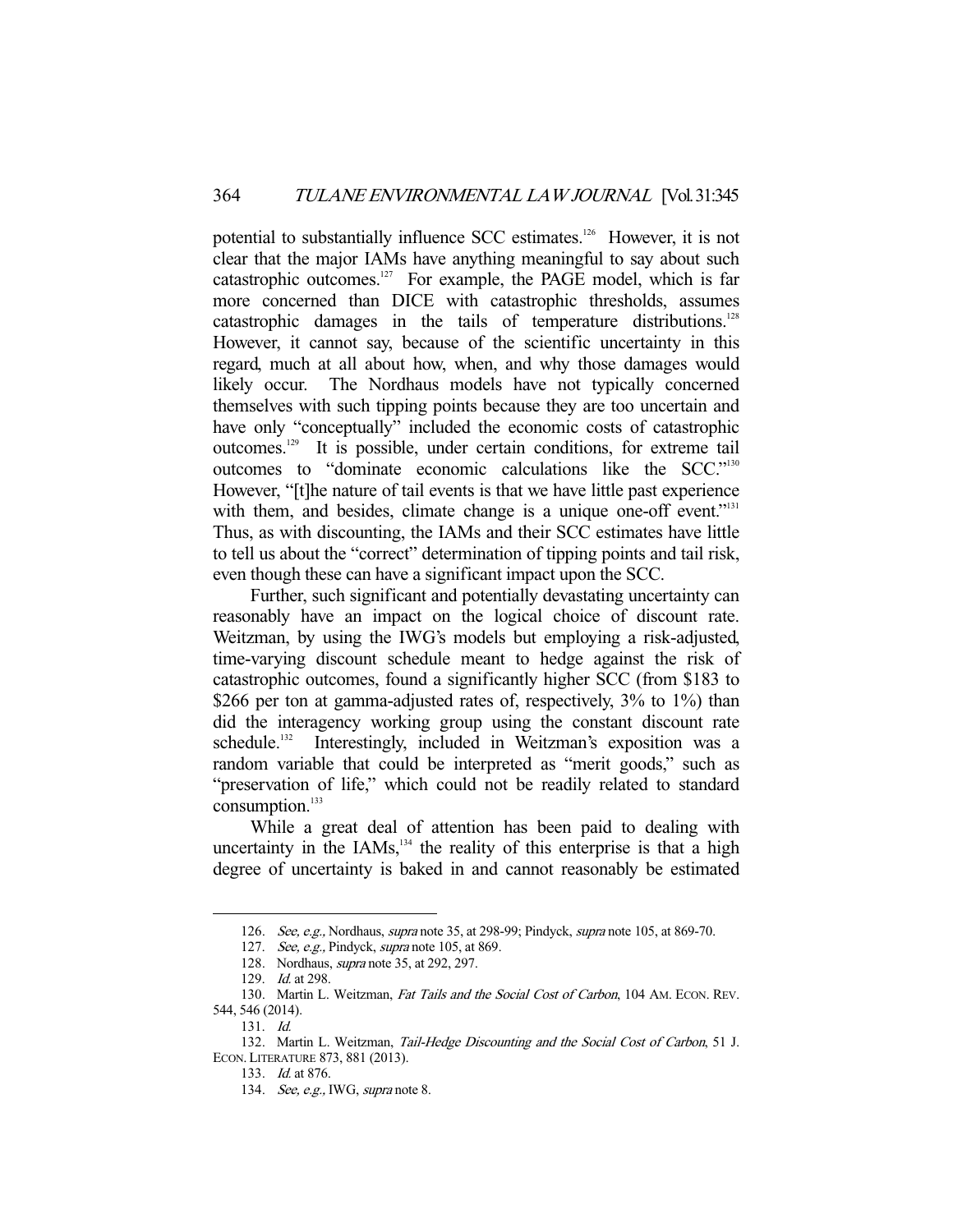away.<sup>135</sup> Nordhaus stated, with regard to an empirical SCC model, that "[i]t is clear that there are major uncertainties about the value of the SCC . . . these involve parameters like the discount rate . . . [i]n addition, there are geophysical and economic uncertainties, such as those involving the climate system, population growth, or future productivity growth."<sup>136</sup> This significant uncertainty draws a dividing line between those who think it can be managed so as to render the ultimate SCC estimates useful<sup>137</sup> and those who think that it makes them "close to useless."138

 Even when taking catastrophic damages into account, SCC models still necessarily view them through a facile lens of highly speculative statistical probability and, ultimately, economic damages. For example, the 1999 version of Nordhaus's RICE model produced a populationweighted damages estimate of only 0.10% of global output owing to "human settlements and ecosystems" damages at a global temperature increase of  $2.5^{\circ}C^{139}$  The population-weighted damages from "catastrophes" under the same scenario was just over 1% of global output.140 By 2013, Nordhaus had decided to incorporate the damages estimate from Tol's FUND model, which estimated a base case of 3% global output damages from an increase of  $3^{\circ}C$ .<sup>141</sup> However, because these damages did not account for factors such as biodiversity, ocean acidification, sea-level rise, and accelerated climate change, Nordhaus added 25% to the monetized damages amount, recognizing that this was in line with other models but "largely a judgmental adjustment."<sup>142</sup> How much are healthy oceans and biodiversity actually worth? We cannot say, and neither can the models.

 Because advanced SCC estimates, such as those derived by the IWG and DICE, are backed by sophisticated models and extensive data, they may lend themselves to precision bias. Precision bias refers to a cognitive bias, or logical fallacy, whereby precision is confused with accuracy.143 At a broad level, this SCC determination project can be

 <sup>135.</sup> See, e.g., Pindyck, supra note 105, at 867.

<sup>136.</sup> Nordhaus, *supra* note 36, at 17.

<sup>137.</sup> See, e.g., Nordhaus, supra note 35, at 301.

 <sup>138.</sup> Pindyck, supra note 105, at 861.

 <sup>139.</sup> Newbold, supra note 104, at 5.

 <sup>140.</sup> Id.

<sup>141.</sup> Nordhaus, *supra* note 35, at 278. Note that 3°C is well above the 2°C target set, albeit for possibly political rather than hard scientific reasons, via international negotiations. See, e.g., Why 2 Degrees Celsius Is Climate Change's Magic Number, PBS.ORG (Dec. 2, 2015), https://www.pbs.org/newshour/show/why-2-degrees-celsius-is-climate-changes-magic-number.

 <sup>142.</sup> Nordhaus, supra note 35, at 279.

<sup>143.</sup> See, e.g., Pindyck, supra note 118, at 1.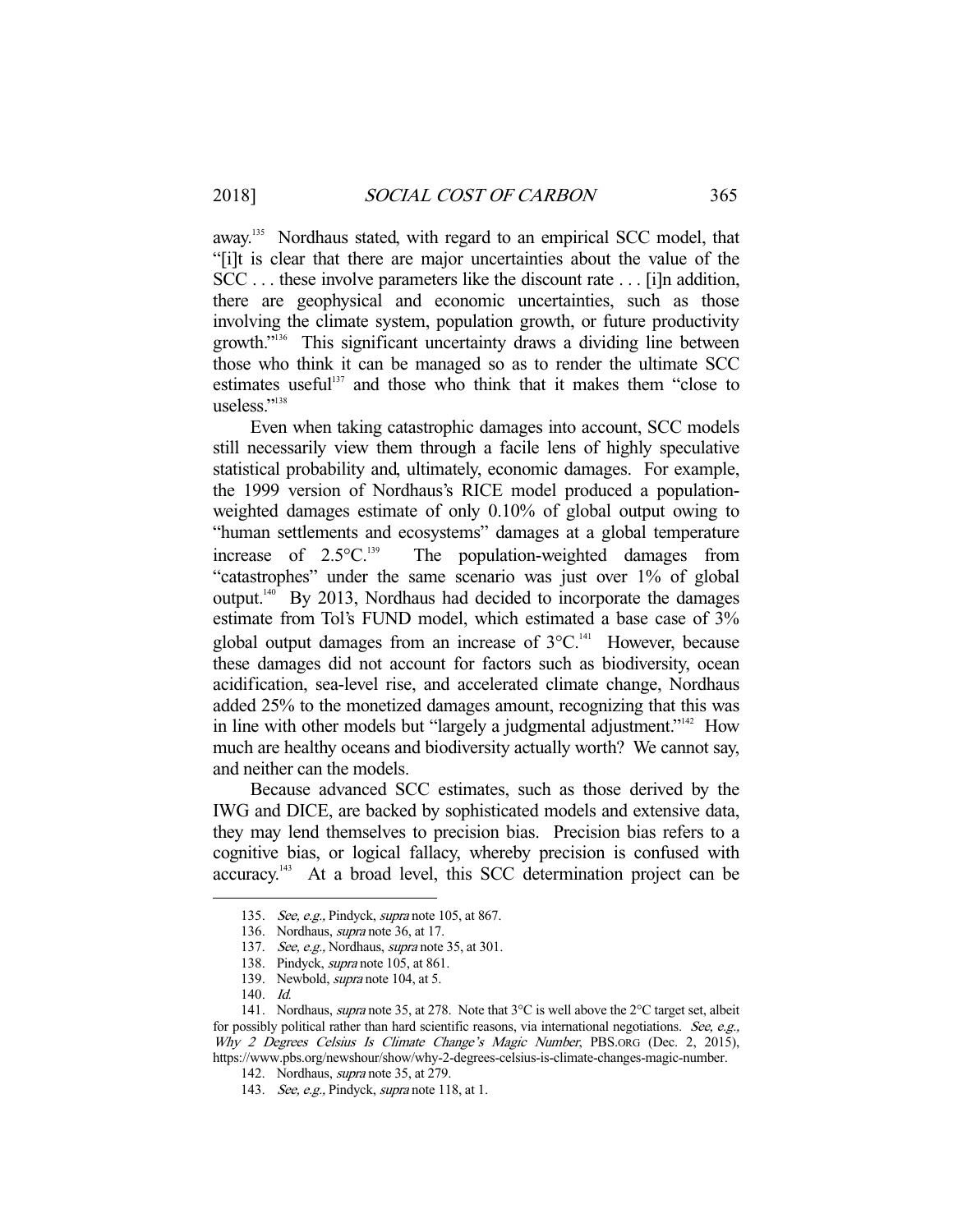analogized to health risk-based regulations in the development of major U.S. environmental statutes, such as the Clean Air Act. A salient criticism of these risk-based regulations was that science simply did not know enough to make risk-based standard setting competent or rational.<sup>144</sup> The same can be said of the IAMs and, generally, attempts to accurately pinpoint the SCC: there is simply too much uncertainty standing in the way of accuracy. This is not a failing of climate science, which faces the singular challenge of figuring out the intricacies of global climate change on short notice. Rather, it is an issue of the IAMs, which attempt to corral all of this uncertainty, rationalize it, and make it palatable through illusory precision.

# C. All That Goes Unaccounted For

-

 The SCC in this context is, of course, anthropocentric. It is an economic-scientific tool intended to refine the decision-making structure for human policymakers and does not purport to resolve ethical questions concerning the value of having a given species not go extinct, the aesthetic value of an unflooded coastline, or the peace of mind that may come from knowing the Great Barrier Reef is healthy. Likewise, the IAMs cannot purport to give voice to those who exist outside of their constructs, including human and non-human animals. Even though the IAMs have grown more expansive and complex over time, a great deal necessarily falls through their cracks. Obviously, such scientificeconomic estimates cannot, and should not, attempt to describe and value everything in the world, and yet this Comment would be remiss if it failed to mention some key omissions.

 As evidenced by Part III's discussion of SCC and similar analysis in policy, it is evident that the IAMs and SCC estimates have been almost entirely a creature of the Western, industrialized world. Therein, it is likely not a coincidence that the three major English-speaking frontier countries—the United States, Canada, and Australia, all of which are natural-resource rich—generally developed meaningfully lower SCC estimates than did various countries in Europe. Again, the SCC can be easily manipulated to reflect preferences, philosophies, assumptions, and so on. Even with that caveat, a macroeconomic model such as DICE gives little or no voice to those many whose livelihoods are not properly captured by its aggregate social welfare function. Even though the IAMs

<sup>144.</sup> Adam Babich, Too Much Science in Environmental Law, 28 COLUM. J. ENVTL. L. 119 (2003); Wendy E. Wagner, The Science Charade in Toxic Risk Regulation, 95 COLUM. L. REV. 1613 (1995).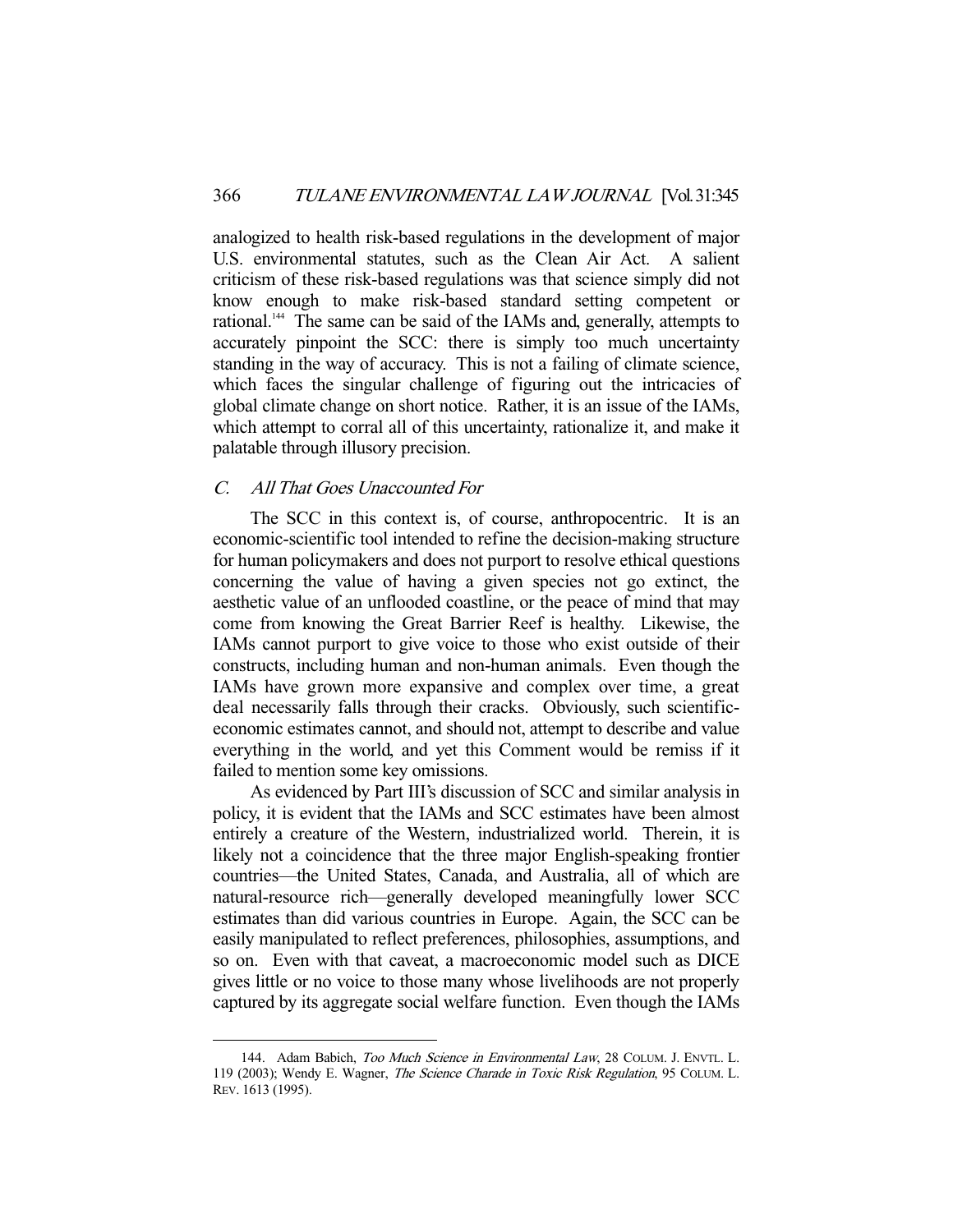purport to provide valuable input to a global problem, it is not clear if they are in line with the carbon-cost projections and plans developed by major emitters China<sup>145</sup> and India.<sup>146</sup> Likewise, there is no sense that various countries, let alone communities within those countries, that would be most directly affected by sea-level rise—e.g., Bangladesh, $147$ Vietnam, Thailand—or continued desertification—e.g., many in Africa have much input in the process. There is little room for valuation of qualitative aspects of human livelihood, such as maintenance of traditional lifestyles, psychological well-being, physical health, and aesthetic fulfillment, that could be significantly affected by extreme climate change. When it comes to non-human animals, the models have little to say about the value of their continued existence beyond how it may affect humanity's.

As Ackerman and Stanton noted,

Some of the serious anticipated damages from climate change, such as loss of endangered species, unique habitats and environments, and human lives and communities cannot be reasonably quantified or monetized regardless of how valuable they really are. Much of the literature used to inform the Administration's estimates omits these values entirely, effectively giving them a value of zero. As a result, estimates of the SCC may be too low or logically incomplete.<sup>148</sup>

This was written with regard to the IWG's 2010, and thus Obama-era, SCC estimate of \$21 per ton of  $CO<sub>2</sub>$ .<sup>149</sup> By 2013, the IWG's SCC estimate had grown to \$37 per ton—thus, an increase of 76% in just three years—even though it failed to include a massive range of potential damages in its calculations.<sup>150</sup> Howard provided in this regard a detailed review of the SCC literature, which also happened to reveal just how expansive and uncertain the whole project was.<sup>151</sup> For example, while

149. Id.

 <sup>145.</sup> See Jane Qiu, China Gets Tough on Carbon, NATURE (June 12, 2013), https://www. nature.com/news/china-gets-tough-on-carbon-1.13175.

<sup>146.</sup> See India-Social Value of Carbon, DEEP CARBONIZATION PATHWAYS PROJECT, http://deepdecarbonization.org/wp-content/uploads/2015/07/DDPP-Country-case-study\_India\_ Social-value-of-carbon.pdf (last visited Apr. 3, 2018).

<sup>147.</sup> See Susannah Fisher, Bangladesh: From Adaptation to Low Carbon Resilience?, INT'L INST. FOR ENV'T & DEV. (July 10, 2013), https://www.iied.org/bangladesh-adaptation-lowcarbon-resilience (noting that some constituencies in Bangladesh have been offended that they may be asked to curtail emissions even though most damage has been caused by rich, industrial countries).

 <sup>148.</sup> Ackerman & Stanton, supra note 71.

<sup>150.</sup> See PETER HOWARD, COST OF CARBON PROJECT, OMITTED DAMAGES: WHAT'S MISSING FROM THE SOCIAL COST OF CARBON (Mar. 13, 2014), http://costofcarbon.org/files/ Omitted\_Damages\_Whats\_Missing\_From\_the\_Social\_Cost\_of\_Carbon.pdf.

 <sup>151.</sup> Id.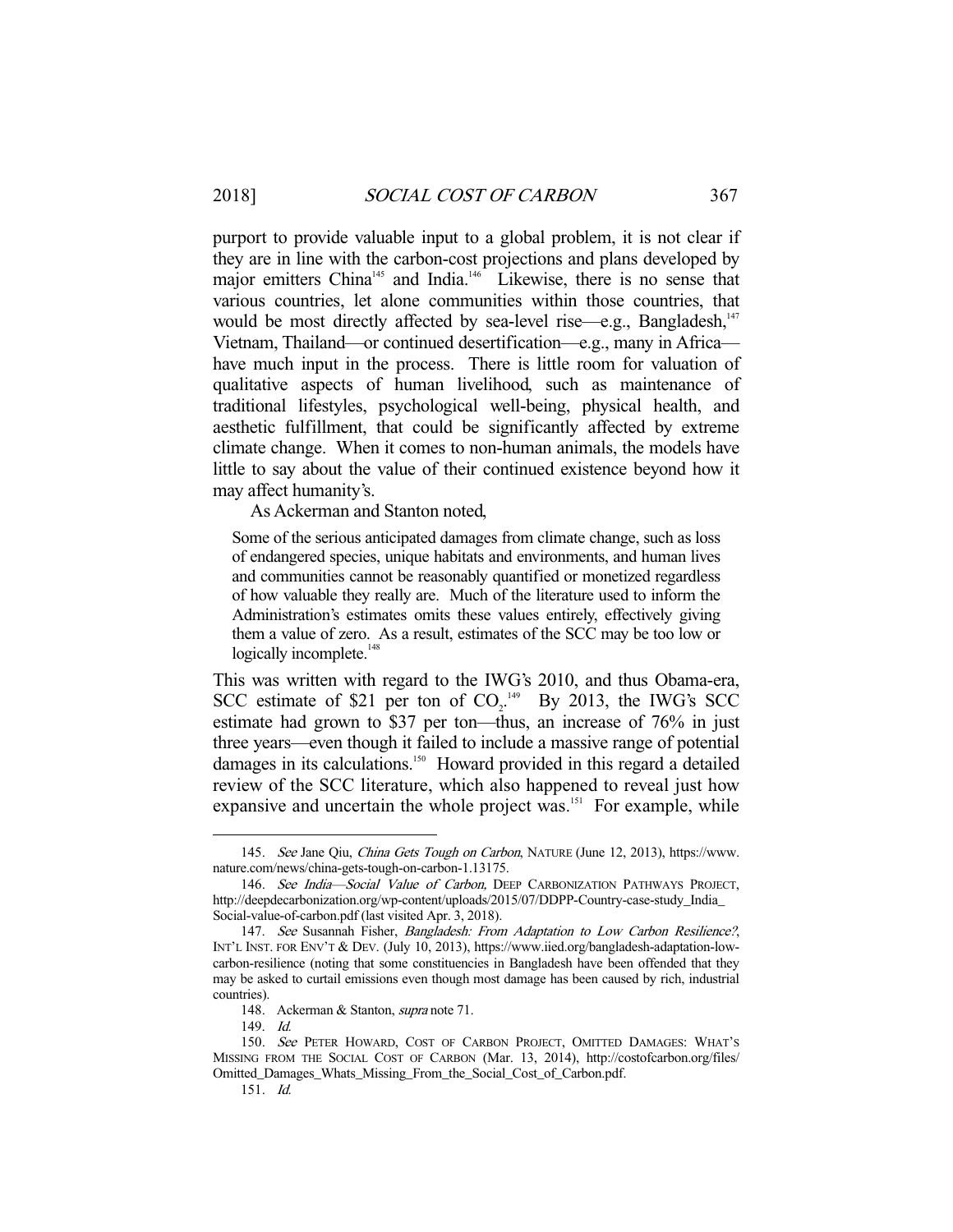arguing that the \$37 estimate represented the lower bound of the true SCC, Howard noted: "The study of climate change's social impacts [including aspects such as violence and political unrest] is still emerging despite a lack of ability to predict their severity or likelihood";<sup>152</sup> "[n]one of the most widely adopted IAMs . . . address the multiple damages due to ocean acidification";<sup>153</sup> and "[e]conomists not only struggle to place a value on biodiversity, but they also lack the understanding of how climate change will affect intricate systems and processes."<sup>154</sup>

 Despite the 76% increase in the IWG's SCC estimate, it was still meaningfully lower than the U.K.'s central case<sup>155</sup> and much lower than Sweden's.<sup>156</sup> Howard highlighted, on behalf of several environmental/ policy organizations, a detailed list of things that would likely be affected by climate change but had not been accounted for in the \$37 estimate.<sup>157</sup> As stated, this list was expansive, but still certainly missed some things this is because climate change can conceivably affect *nearly everything*. Howard wrote in partial response to "conservative politicians and industry groups" who thought the \$37 estimate was actually too high.<sup>158</sup> As stated, the IWG's estimate was slashed by the Trump-era EPA just a few years later.159 This could be accomplished simply by adjusting the discount rates and focusing on domestic SCC.<sup>160</sup> However, this exchange—between environmental groups and policymakers, within a specific policymaking group and agency (the IWG and EPA), and administrations (Obama and Trump)—also helped reveal the many possible costs of climate change that elude the IAMs.

## D. Strategic Considerations

 Examining the key political-economic considerations with regard to forcing substantial climate policy action in the United States is obviously well beyond the scope of this brief Comment. However, given the aforementioned politicization of SCC analysis, as well as climate policy generally, it is useful to mention some key aspects in this regard as they relate to the overall thrust of this piece.

 <sup>152.</sup> Id. at 33.

 <sup>153.</sup> Id. at 42.

 <sup>154.</sup> Id. at 29.

 <sup>155.</sup> Ackerman & Stanton, supra note 71.

 <sup>156.</sup> Bohlin, supra note 72, at 283.

 <sup>157.</sup> HOWARD, supra note 150.

 <sup>158.</sup> Id. at 4.

<sup>159.</sup> See TRUMP RIA, supra note 3, at 44.

 <sup>160.</sup> Id. at 44, 162.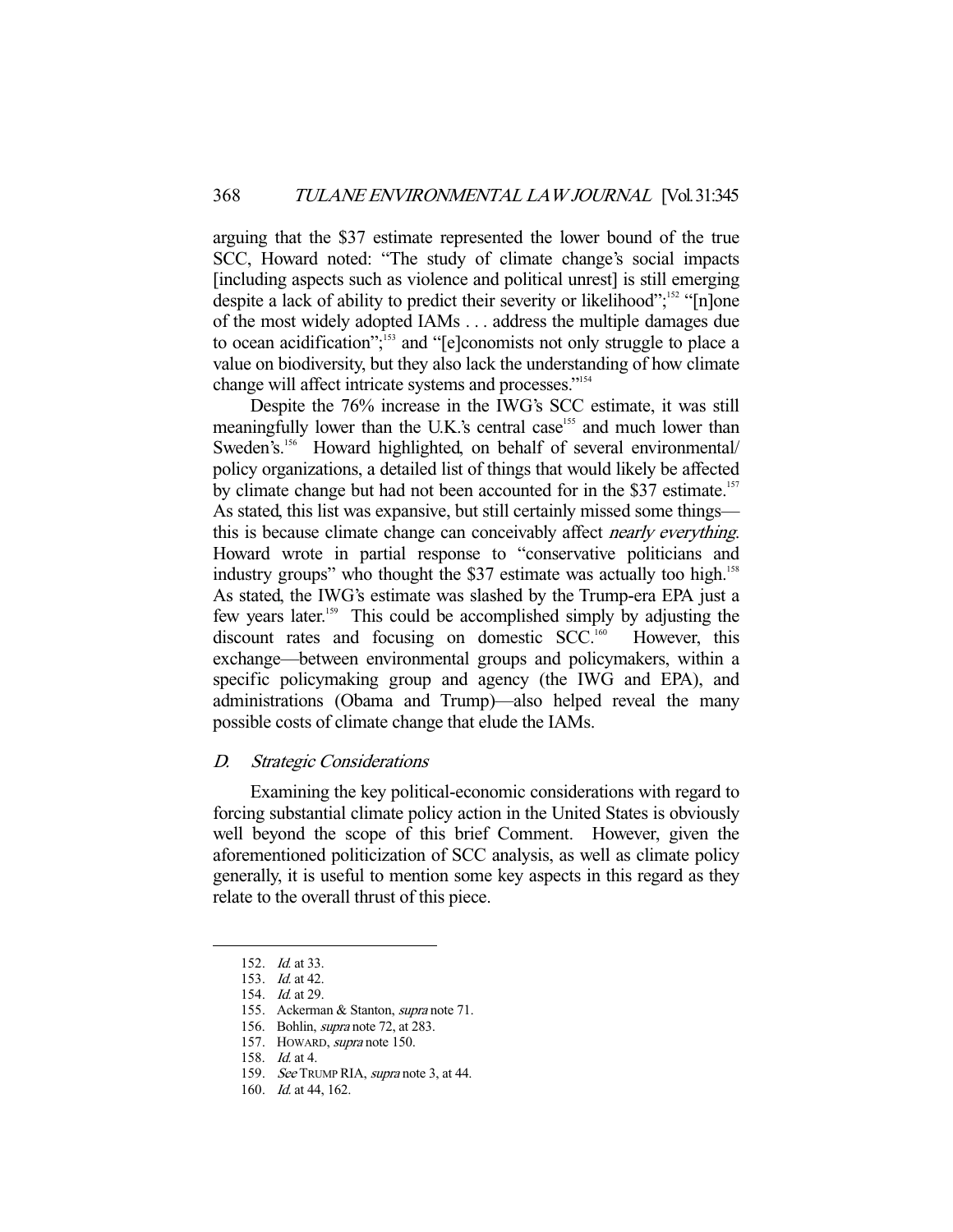Because of, in particular, the malleability of SCC estimates for the reasons discussed above, they may not be useful unless something approaching an ex-ante ideological consensus exists. As demonstrated by the opposition to even the  $\frac{837}{327}$  estimate,<sup>161</sup> as well as the Trump-era EPA's steep downward revision of the SCC numbers, $162$  SCC estimates reflect ideology as much as they reflect the actual, long-term externality cost of climate change. Importantly, despite the arbitrariness inherent in the IAMs and SCC estimates, it is entirely possible that SCC estimates can be greatly increased or decreased without being arbitrary or capricious in a legal sense.<sup>163</sup> For example, while environmentalists and many others may well disagree with it, the Trump-era EPA's usage of the 7% discount rate was supported by an OMB Circular.164 There also does not seem to be anything facially arbitrary or capricious about U.S. policymakers considering only domestic costs, even if it seems patently unfair; there is no reason to think that U.S. policymakers *must* make an effort to compensate for global externalities.

 Thus, while those genuinely concerned about climate action may view incorporation of IAM-developed SCC estimates as a positive because they assign *some* cost to carbon-driven externalities, they must be aware of how easily such estimates can be "reasonably" manipulated. The lesson here is that those who would rely on models to develop pinpoint SCC estimates for usage in macro-level CBAs tether themselves to a technocratic solution that is built upon vast uncertainty and subjective preference. Because of the subjectivity involved with discounting and treatment of uncertainty, it seems unlikely that high SCC estimates can help with building climate-oriented consensus in the United States on a broad scale.

 Generally, much of the U.S. environmental regulatory regime is predicated upon the logic of CBA. Because U.S. environmental law and policy are frequently concerned with the costs and benefits of government actions, and if the various pinpoint SCC estimates coming from sources such as the IWG and the Stern Review are to be cast aside, one who wants more climate action within the existing policy-law framework may wonder how then to put carbon-driven externalities in a

 <sup>161.</sup> HOWARD, supra note 150, at 4.

 <sup>162.</sup> See TRUMP RIA, supra note 3, at 44.

 <sup>163.</sup> The arbitrary and capricious standard is well known as a basic threshold of reasonableness in U.S. administrative law. See 5 U.S.C. § 706(2)(A) (2012). As the Zero Zone case suggested, it seems that deployment of particular SCC estimates, as long as they are based on some sort of documented and orderly logic, is well within an agency's purview under a deferential standard.

<sup>164.</sup> See Circular A-4, supra note 109.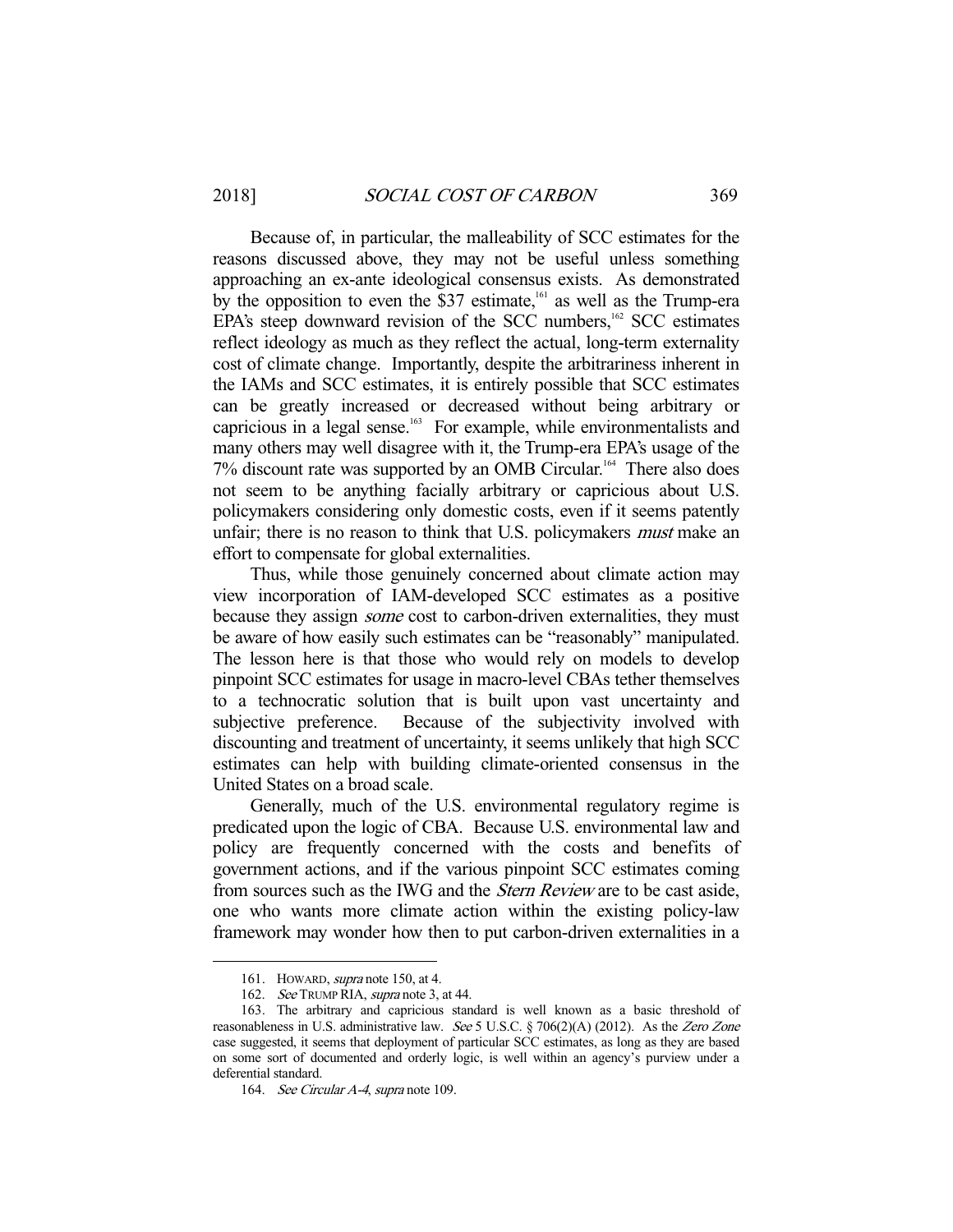neat dollar amount to facilitate CBA. Pindyck's suggestion in this regard is logical and far simpler than the IAMs: consider catastrophic climate change akin to the threat of nuclear warfare, as was done for gametheoretic calculations during the Cold War.<sup>165</sup> Indeed, extreme climate change would seem to have destructive potential conceptually on par with some level of nuclear warfare, and such an approach simplifies the endeavor by not having to concern itself with, for example, deep-ocean carbon processes<sup>166</sup> or the dollar value of a mass refugee crisis in South Asia. While such an approach does not resolve the discounting issue and would still deal with meaningful uncertainty in terms of formulating catastrophic probabilities, it at least absolves itself of precision bias.

It may be that climate change is *the* issue with which the existing U.S. environmental regulatory framework is least equipped to deal.<sup>167</sup> This is because climate change constitutes a truly global collective action problem with unpredictable and difficult-to-quantify damages spread out over time and space. Because of the sometimes glacial and seemingly unpredictable nature of climate damages, it is not particularly difficult for climate-change denialists to obfuscate and misdirect in this regard. While the aforementioned issues with regard to discounting and valuation will be true for many environmental CBAs, it is the scope of the problem that makes it singularly daunting. Specifying a meaningfully positive SCC seems to entail *something* in this respect that is, recognition that carbon emissions generate external damages and perhaps it indeed does constitute substantive progress. However, those who would consider inclusion of IAM-generated estimates, particularly high-dollar ones, of the SCC to be an unmitigated success should nonetheless pay heed to the crow on the shoulder: a high degree of arbitrariness is currently baked into these estimates and it is quite difficult to know the degree to which they may be relied upon for accuracy or manipulated by agencies across different administrations.

 <sup>165.</sup> Pindyck, supra note 105, at 869-70.

 <sup>166.</sup> See, e.g., Carbon Cycle, NASA, https://science.nasa.gov/earth-science/oceanography/ ocean-earth-system/ocean-carbon-cycle (last visited Mar. 23, 2018).

 <sup>167.</sup> There is disagreement, for example, with reasonable arguments on both sides, about whether the Clean Air Act is adequate for dealing with climate change. See, e.g., DANIEL A. FARBER & AMY SINDEN, CTR. FOR PROGRESSIVE REFORM, SIX MYTHS ABOUT CLIMATE CHANGE AND THE CLEAN AIR ACT (Mar. 2011), http://www.progressivereform.org/articles/Clean\_Air\_ Act\_1105.pdf; Robert R. Nordhaus, Modernizing the Clean Air Act: Is There Life After 40?, 33 ENERGY L.J. 365 (2012); William W. Buzbee, Clean Air Act Dynamism and Disappointments: Lessons for Climate Legislation to Prompt Innovation and Discourage Inertia, 32 WASH. U. J.L. & POL'Y 33 (2010).